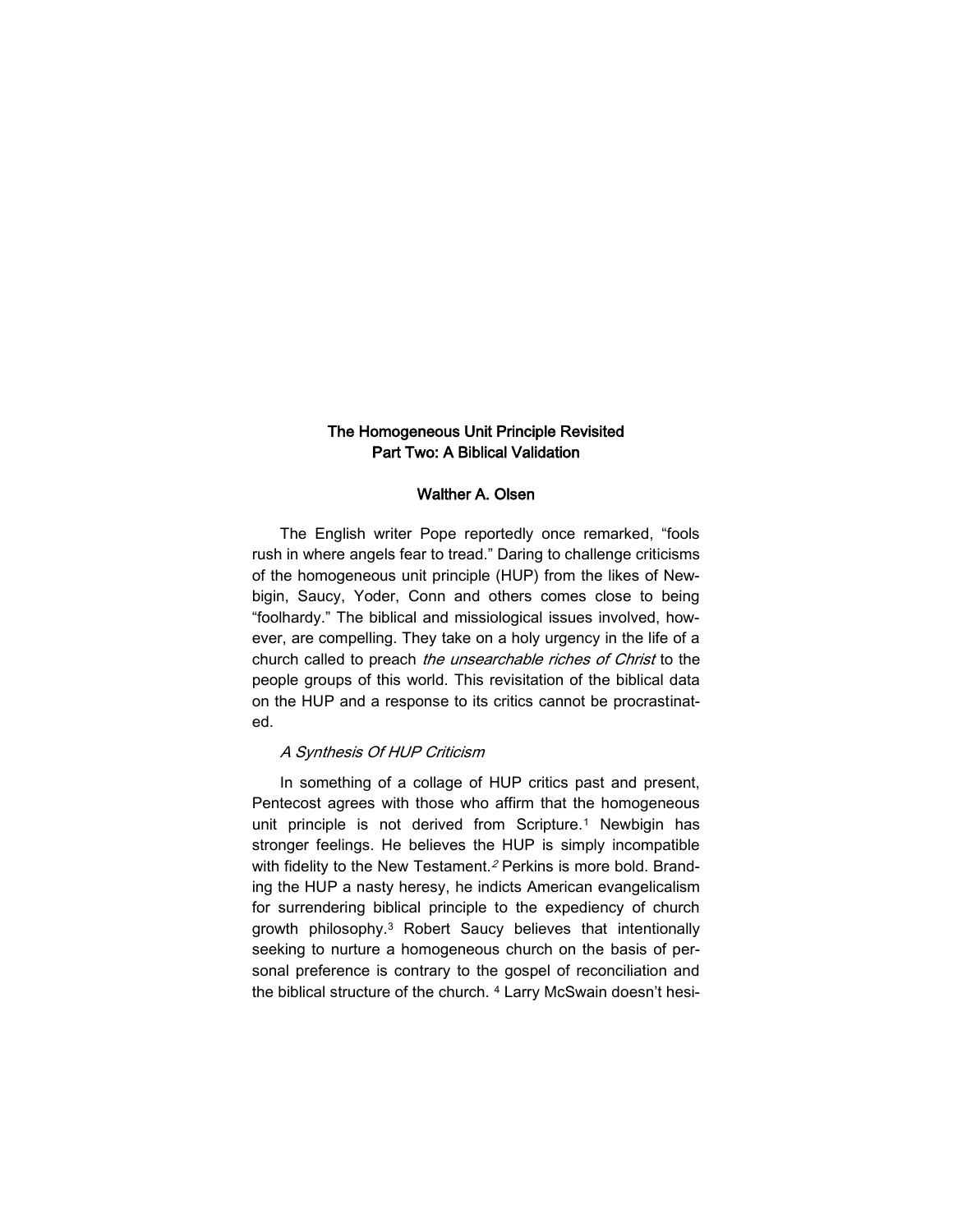tate to call it an idolatry. For him, the HUP is unbiblical and a denial of the gospel which reconciles.<sup>5</sup>

## The Focus Of This Study

This corps of critics accuse HUP proponents of operating in a biblical and theological vacuum. The challenge which confronts this study is thus quite pointed: Is the HUP validated by Scripture? Is it a grace to the church or a violation of its very nature?

The first part of this study will explore the biblical credentials of the HUP. Part two will examine textual and biblical criticisms being leveled at the HUP, while part three will validate the homogeneous church. Hopefully, this re-examination of the HUP will generate a new understanding of this basic societal construct. For the life of the church and its ability to confront the challenge of our inner cities, the HUP comes to us as an imperative.

# Part One: The Biblical Credentials of Homogeneity

## A Starting Point

The North American ideal of rugged individualism which valorizes an "in your face" type of personal freedom has obscured a basic fact of life: Our essential character is social. This is the conclusion of Gaede who writes,

"The first biblical insight (from studying the human condition) we must come to grips with...is this: God created the human as a relational creature. Note this point well. Humankind was created to relate to other beings...(and this) was not the result of sin. It was an intentional, creational given."<sup>6</sup>

Later he adds, "The essential...character of humanity is social."<sup>7</sup> After reviewing biblical indications of God as a social being, Gaede suggests that God's character is relational, and "those whom He created in His image will be relational by design."<sup>8</sup> If so, the relational attribute of our creatureliness becomes an attribute of the *imago dei...*a relational imperative.

The logic of Gaede's thesis suggests that this relational im-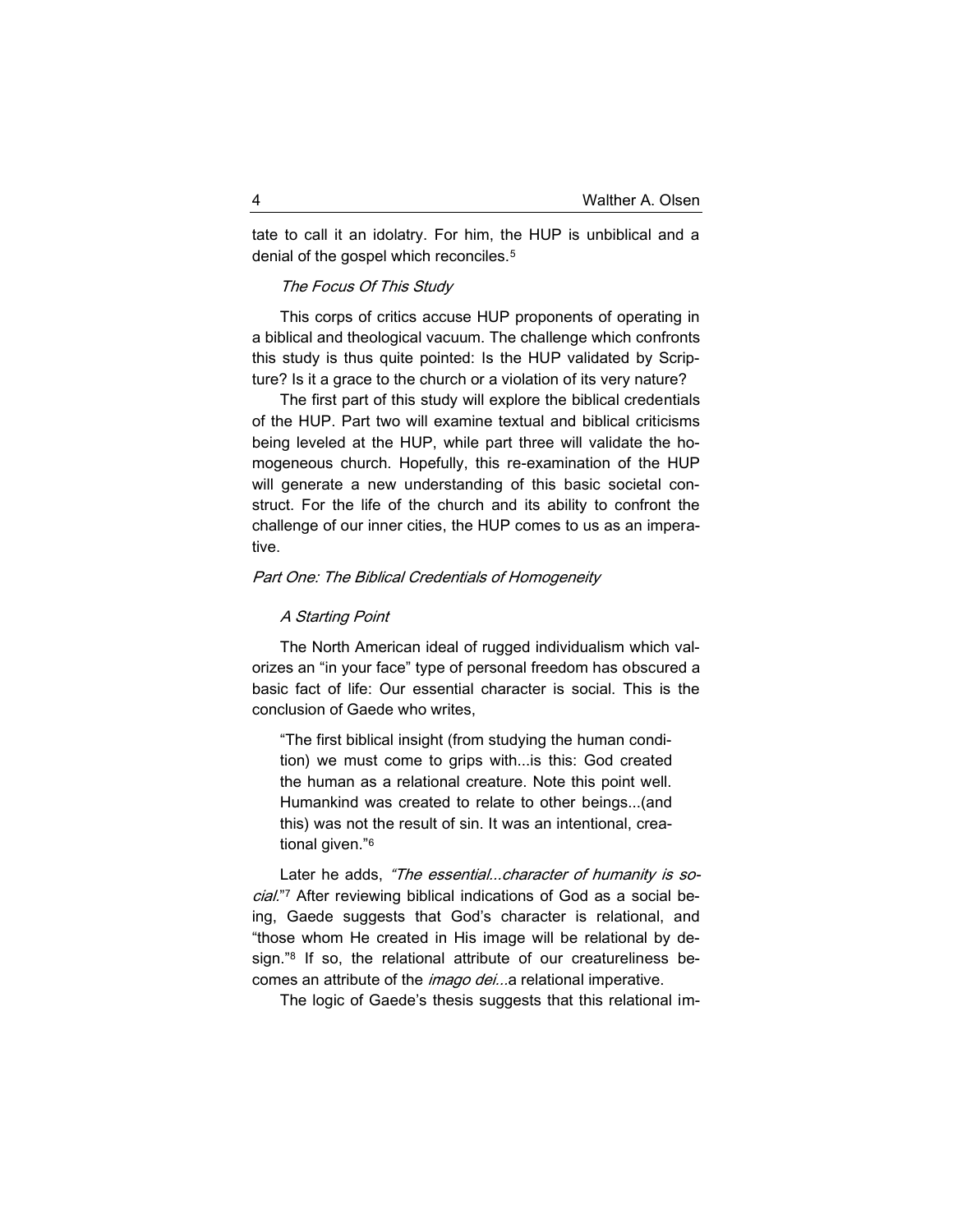perative is universal...which it is. And whatever is universal is attributable to the God of creation. Like our cognitive and aesthetic capacities, the relational attribute functions as a grace of God. And if so, there should be no surprise when this attribute is compromised by sinful people.

The relational imperative causes people to organize themselves in groups which respond to their basic need structure. In a remarkable chapter analyzing *the sacred*, Ellul puts his own twist on this relational imperative. For him the sacred has the function of integrating individuals within groups.<sup>9</sup> By way of a quote from Malinowski, Niebuhr agrees,

"The essential fact of culture, as we live and experience it, as we can observe it scientifically,... is the organization of human beings into permanent groups"<sup>10</sup> (italics mine).

The groups of which Malinowski was speaking were formal groups and these groups, he says, are essential to the cultural experience of humankind. But how is this to be understood? We all are indebted to Baab who examined the biblical world from the perspective of a sociology of formal groups. His findings are significant,

"As we study biblical man from a closer vantage point, we may more precisely analyze his nature and discover its distinctive features. First of all, man as we find him in the Bible exists not so much in his own right and by his own decisions as in his relation to his group .... His whole being is inextricably bound up with the life of the entire community. Hence man appears as a corporate personality rather than as an individual. Such social entities as family clan, tribe, and nation must be examined if man is to be understood. ...what looms large in biblical thinking is the social entity wherein each man may find the only kind of self-realization...of which he has any knowledge, namely, the welfare of the community to which he belongs"<sup>11</sup> (Italics added).

No missionary anthropologist would fault Baab for his analysis and development of cultural life in the Old Testament. For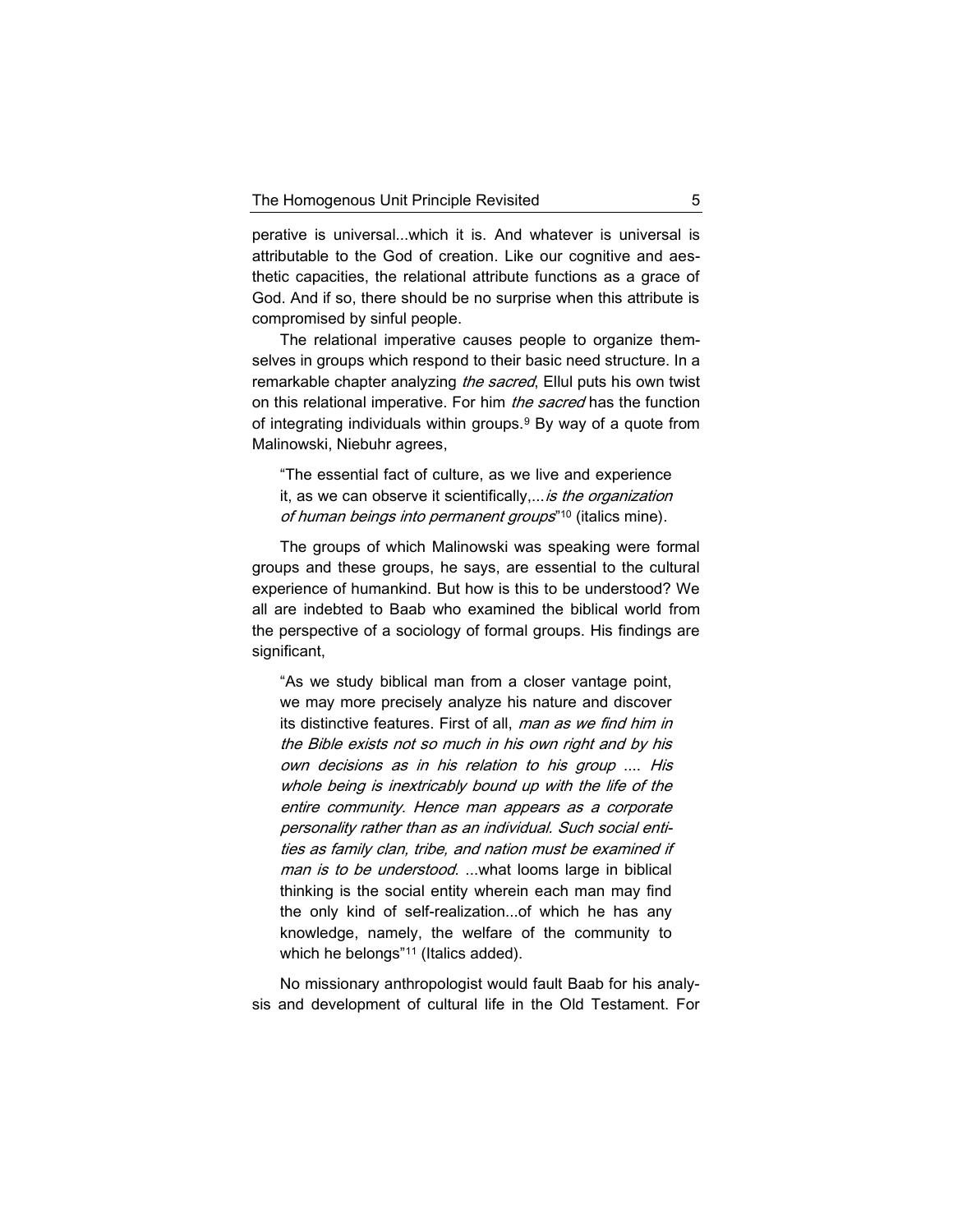those living the Old Testament time frame, their identity was the group. And these groups—clan, tribe or nation— carefully defined the parameters of personal freedom.

Gaede is right. God created us to be social beings. And the essential fact of culture is our organization into permanent groups. Our *milieu* is people. Created in the image of God, we group to live! These evidences permit us to postulate that the HUP is rooted in creation.

And if so, it should be validated by Scripture. The work of Otto Baab has shown that "...man as we find him in the Bible...his whole being is inextricably bound up with the life of the entire community."<sup>12</sup> And this relational nature which comes to us by virtue of our being a divine image bearer is codified in biblical theology as "the royal law." It commands us to love our neighbor as ourselves (Jam. 2:8). These ideas, however, need to be fleshed out in Scripture.

### The Cultural Organization Of Group Life In The Old Testament

If we are to understand the social framework from which the early Jew drew his national and self-identity—as Baab suggested—we need to review those social units the Bible calls *clans*, tribes, and nations. What follows is an overview of the basic people groups mentioned in Scripture. I have chosen four terms: tribe, people, language, and nation (Mt. 24:14, Rev. 5:9).

1) Tribe: "phulai"

According to Maurer, the Greek word *phulai*, as used in the Septuagint, designates primarily the Israelite tribal system. The Theological Dictionary of the New Testament (TWNT) describes a tribe as "...a society of men who are bound together not only by common descent but especially by common leadership and law." The tribe itself may be further divided into clans and families.<sup>13</sup> The biblical idea of "tribe," then, is that of a kinship group bound together by covenant law and a common leadership. This is a homogeneous group.

### 2) Language: "glossa"

People groups are frequently identified in Scripture by their language so that individual people groups are identified with the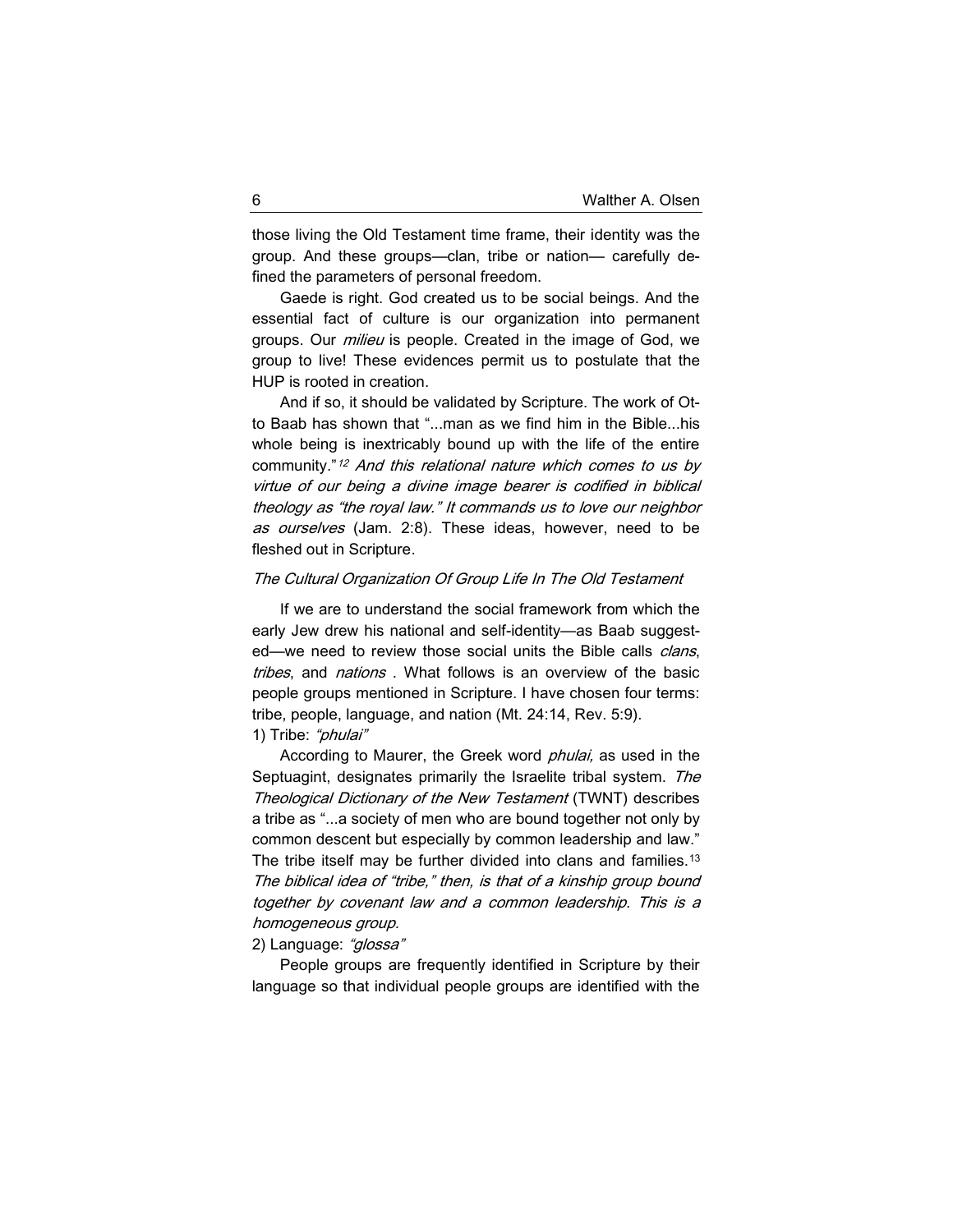language they speak.<sup>14</sup> (see Dan. 3:7, Isa. 66:18). The biblical idea of "glossa," then, is that of tribes or people-groups bound together by a common language. In this they are a homogeneous linguistic group.

3) Nation: "Ethnos"

This word—as McGavran often reminded us—is our word for people groups. Schmidt tells us that,

"In most cases ethnos is used of men in the sense of a 'people.' Synon. are *phulai* (people as a national unity of common descent), laos (people as a political unity with a common history and constitution) and glossa (...a linguistic unity). *Ethnos* is the most general...denoting the natural cohesion of a people in general."<sup>15</sup>

Baab points out that in Scripture an *ethnos* implies a people group which traces itself to a common patriarch. In giving us the tribal genealogy of Esau, Moses begins by informing us, "This is the account of Esau..." to which he adds a significant gloss, "that is Edom" (Gen. 36:1). Nations were regularly identified with their patriarchal ancestor. Nowhere is this more true than in Genesis ten where the extended genealogies of Shem, Ham, and Japheth become the city states of Eber, Elam, Asshur, Lud, Aram, Cush, Put, Canaan, Gomer, Magog, et al.<sup>16</sup> This chapter makes quite clear that the nations of Pentateuchal literature were kinship based and homogeneous by virtue of their patriarchal lineage.

Bertram puts this all together for us,

"From the first patriarchs there does not descend a single humanity, but a group of nations divided according to clans and differing in language, custom and situation. (With) the attempt to resist this in Gn. 11...God intervenes to reestablish the order imposed by Him. Similarly, in Dt. 32:8 the division of the world into nations is a divine order and not a punishment for human sin..."<sup>17</sup>

The Deuteronomy passage, "When the Most High gave the nations their inheritance, when he divided all mankind, he set up boundaries for the peoples according to the number of the sons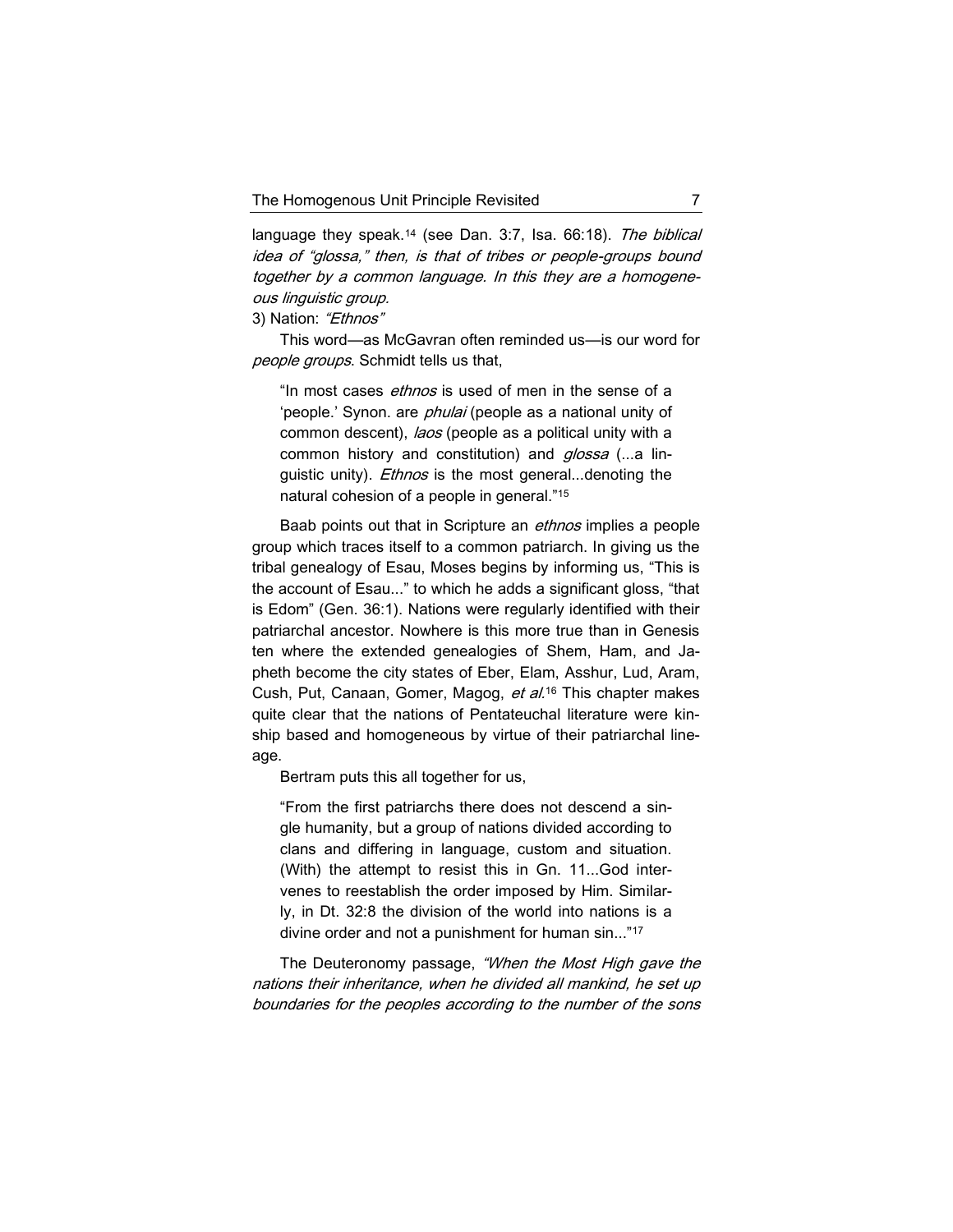of Israel," informs us that God is the prime mover in the formation of tribes, tongues, peoples and nations (viz. Gen. 11:1-9). So much so that Keil and Delitzsch write,

"The words, 'when the Most High portioned out inheritance to the nations,' etc....embrace the whole period of the development of the one human family in separate tribes and nations, together with their settlement in different lands....(the Scriptures) simply show, that like the formation of the nations from families and tribes, the possession of the lands by the nations so formed was to be traced to God,—was the work of divine providence and government,—whereby God...determined the boundaries of the nations...."<sup>18</sup> (Italics added).

Biblically, God is the author of tribes, tongues and people groups. And he has granted these ethnic groups a divinely ordained specificity. In anthropological terms, these are homogeneous structures. Regardless of how distinct our contemporary multicultural society is from the above, the HUP remains a creation construct and emerges out of a biblical dynamic. Its biblical credentials are significant. Conversely, from an Old Testament perspective, the heterogeneous model is without biblical warrant. 4) People: "laos"

The word *"laos"* simply means "a people." Old Testament writers largely restricted their use of this word to Israel. For in the divine initiative and covenant, Israel became "the people of God" (laos theou). This set Israel apart as a holy people, a people claimed by God (see Ex. 19:5, Dt. 14:2).<sup>19</sup>

In the New Testament, laos is reinterpreted and attributed to the church (Acts 15:14, Ro. 9:25, Tit. 2:14, etc.). The church now becomes the people of God with a missionary vocation (see I Pet. 2:9, Eph. 3:8-11).

The primary social unit in Scripture is the family.<sup>20</sup> A social unit which gave birth to tribes, ethnic peoples and nations. The dynamic which generated these homogeneities in Palestine, the Cameroons or New Guinea at "the dawn of civilization" continue to generate new homogeneities in the twentieth century. The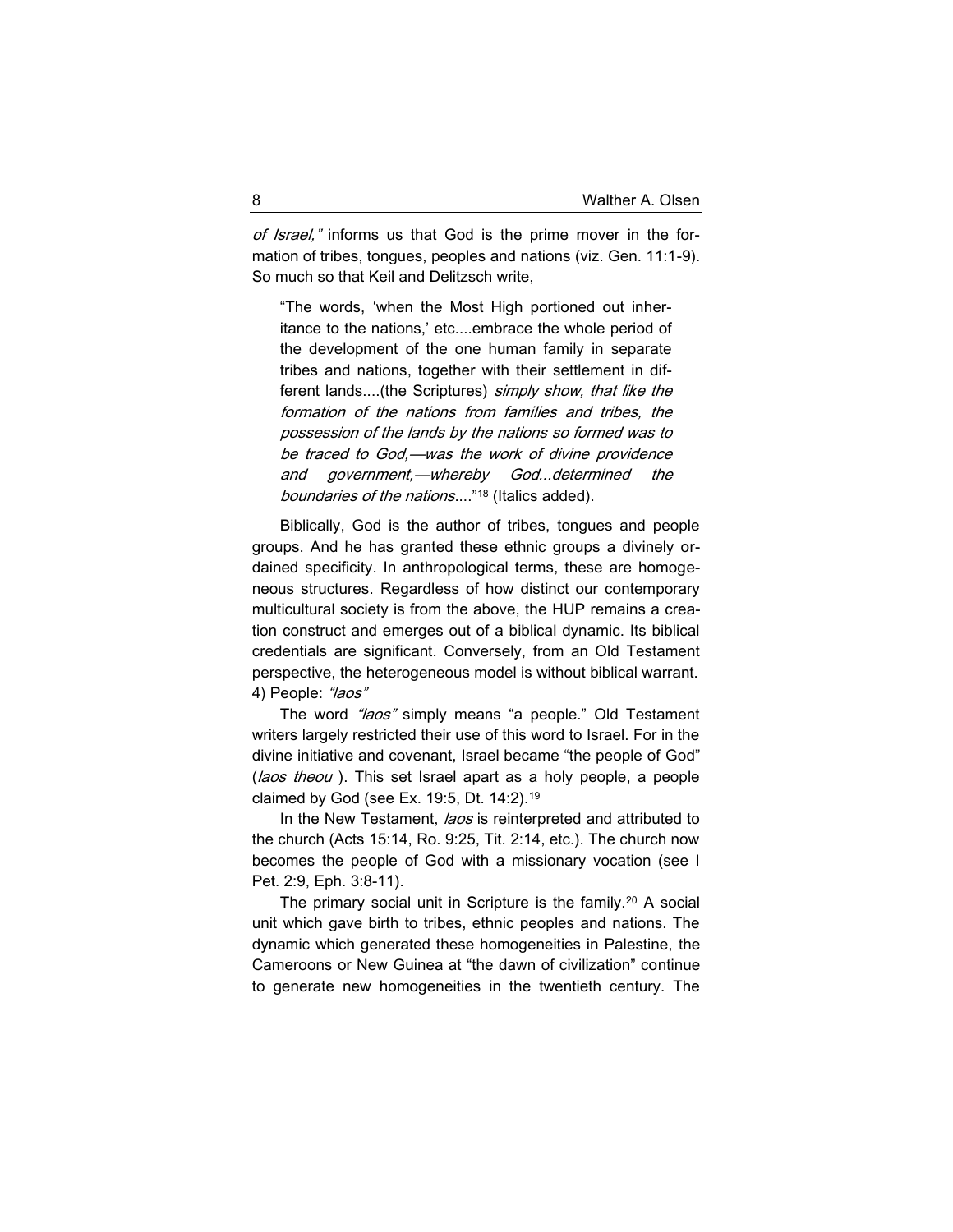ways of God in bringing us his redemptive grace continue along homogeneous lines. But this needs to be synthesized into a biblical reconstruction.

# The Emergence Of The People Of God: A Biblical Reconstruction

A cultural history of the table of nations (Gen. 10) is not possible from the biblical data. The major outlines of this process, however, are not difficult to follow. The culmination of God's creative acts was man, male and female. In the divine economy, the agency for accomplishing the cultural mandate was the nuclear family (Gen. 1:27-28).

From this family construct our basic societal forms emerge. The first of which was the patrilinial extended family system (the content of biblical genealogies). Adam's patrilineage—impacted by the Fall—bottomed out in the societal degeneration of Genesis six. The horror of this debacle concluded with a divine judgment and a new beginning in the man God found righteous, Noah. The same scenario of rebellion was soon at work in Genesis eleven as the patrilineage of Noah's three sons initiated their own version of rebellion in the construction of the Tower of Babel. Again God intervened directly sentencing the peoples with a confusion of tongues and displacement across the earth (11:1- 9).

Attention shifts in the protocol of God from the general revelation of the Noahic Covenant to the special revelation of the Abrahamic Covenant. A covenant was made conditional to the faith response of Abraham, but with his faith response a covenant community was born...a community through which our redemption would be gained.

This redemptive program, however, remained a family affair. And there was Isaac and there was Jacob, the patrilineage of Abraham.<sup>21</sup> The biblical text describes Jacob's extended patrilinial families fleeing to Egypt to enjoy the patronage of Joseph (Gen. 46:8-25). Not counting wives, Jacob's "sonship" came to seventy. Over a period of four hundred years, these "twelve" families became sizeable tribes (i.e. large kinship or consangui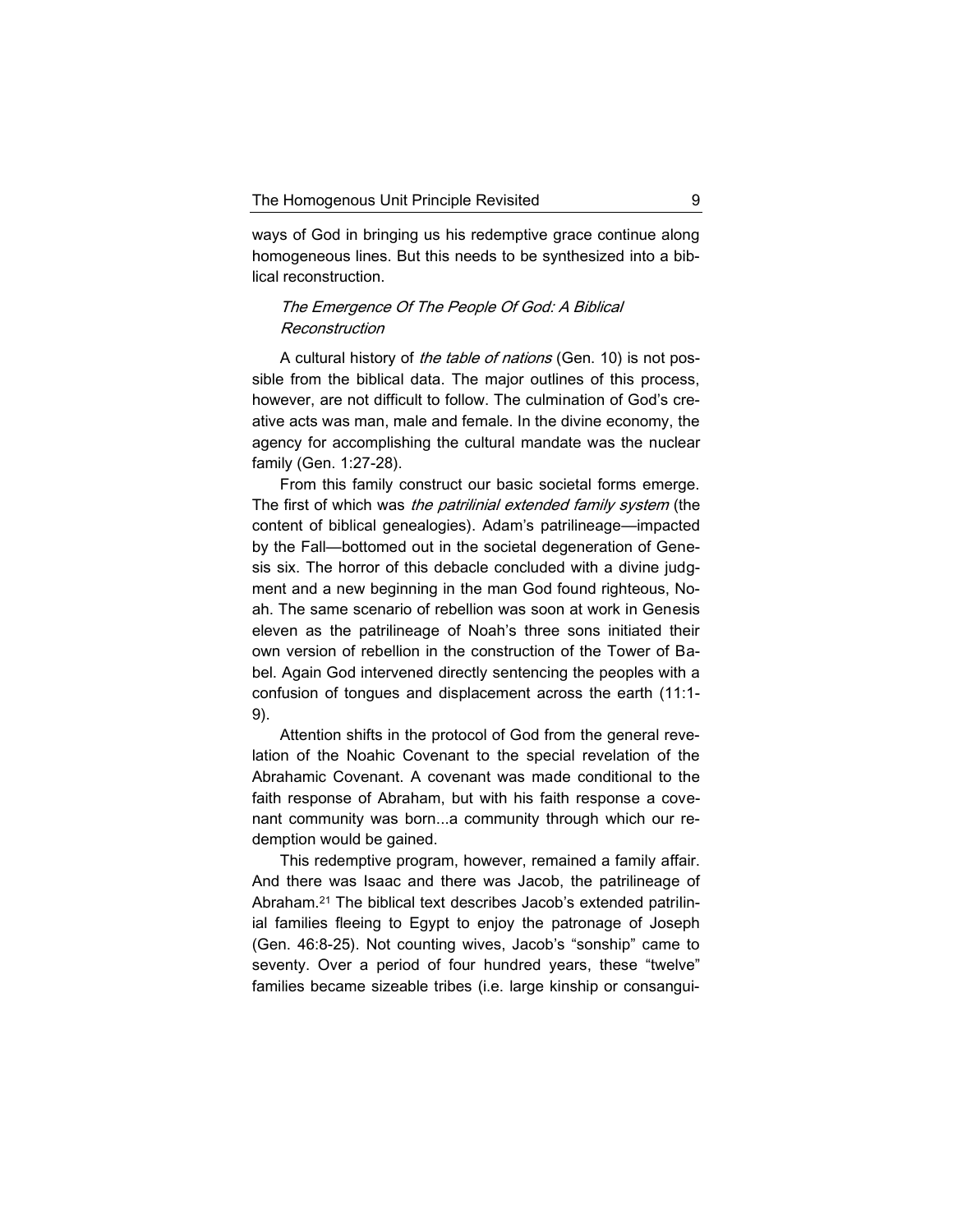nal groups) under the mighty hand of God. In the shadow of Mt. Horeb, these extended families were commanded to undertake a census (Nu. 1:1-2). The report finished with these words,

"These were the men counted by Moses and Aaron and the twelve leaders of Israel, each one representing his family. All the Israelites twenty years old or more (exc. the families of Levi) who were able to serve in Israel's army were counted *according to their families*. The total number was 603,550 " (Nu. 1:44-47).

From these kinship groups, Israel emerged as a nation. Thielicke writes,

"The Creator did not create men as isolated individual beings, but rather for each other. He ordained Adam and Eve for each other. He established the continuity of the generations in the relationship of parents and children. It is therefore quite logical that the *state* should belong in this line of creation. Is not the state too an expression of the fact that God designed men for 'togetherness'? Is not the state a form of community...? God's creative hand fashions not only the small family cell in which he repeatedly performs the miracle of generation and birth; he also takes these cells and forms the great organism of human societies; he creates states and nations."<sup>22</sup> (Italics added).

The prime mover and administrator of this societal evolution is God. If families are of God, if the tribal construct is of God, if different tongues are of God, if ethnic nations are of God, HUPs are of God. So long as we have families, clans, tribes, and nations, we will have HUPs. The homogeneous kinship model carries the imprimatur of heaven.

When we come to the New Testament, we lose none of the force of this homogeneous construct which structures the Old Testament narrative. If anything it becomes stronger. The New Testament church is homogeneous by virtue of being a kinship group in Christ.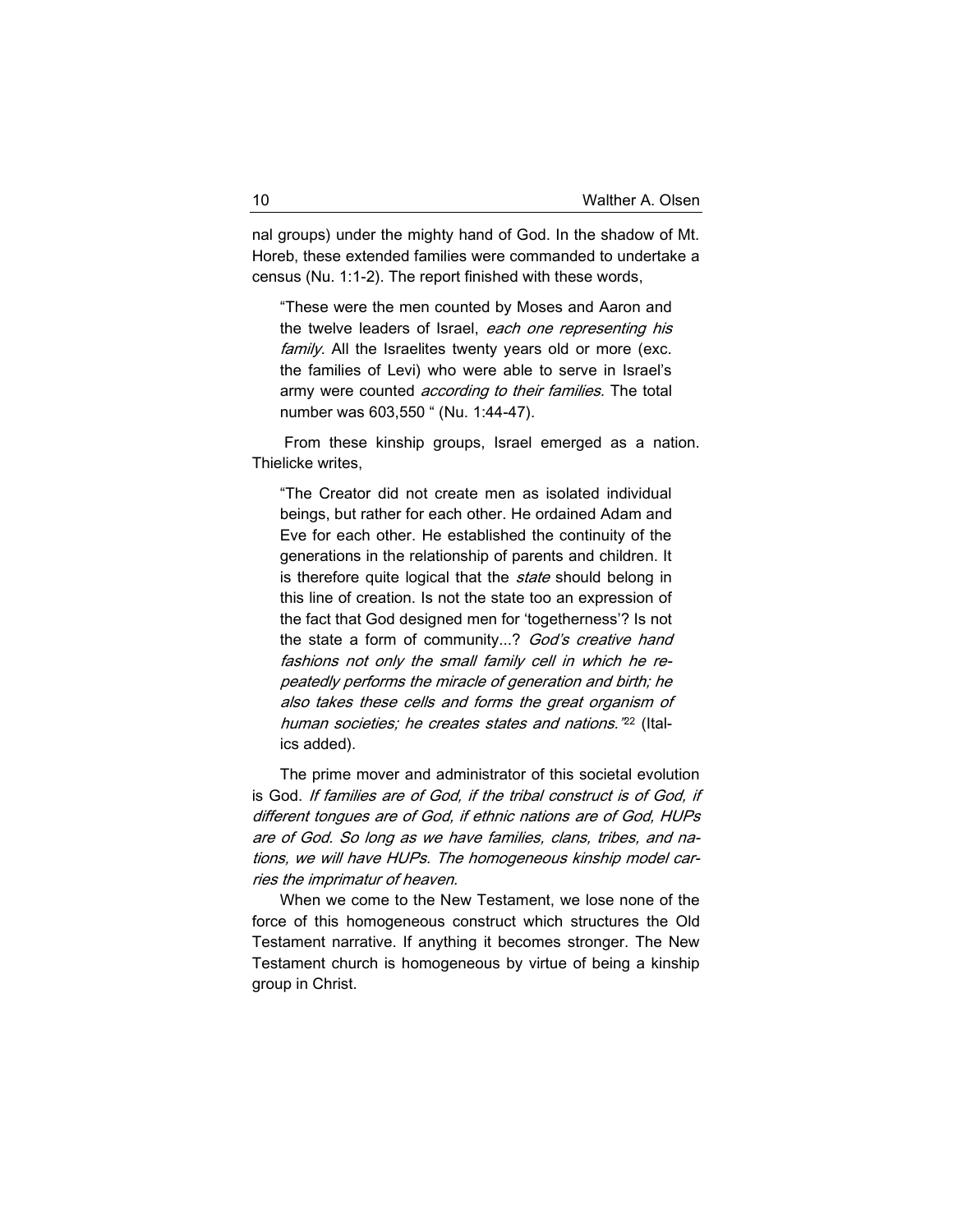"The body is a unit, though it is made up of many parts; and though all its part are many, they form one body. So it is with Christ. For we were all baptized by one Spirit into one body—whether Jews or Greeks, slave or free..." (I Cor. 12:12-13).

When Christians come to the Lord's Table and take to their lips the cup, they bear witness to a "consanguine relationship." The bread of the Lord's Table likewise bears witness to an essential unity in the Body of Christ. Without abridging our individuality, the Spirit of God forges a unity and oneness out of incredible diversity...this is homogeneity!

When we come to the social context of the twentieth century, many assume that in the cities of our world societal evolution has made a vestigial remnant of the idea of homogeneity. They believe that our sprawling urban agglomerations are defined by heterogeneity. This assumption is open to challenge, however. The rising nationalism of homogeneous populations within the former Soviet "empire" and elsewhere suggests that multiculturalism is an unstable political model. In the case of large urban centers, heterogeneity is an inaccurate description. They are more accurately described as *compounded homogeneities*. Urban agglomerations are a mosaic of homogeneous groups which for survival have learned to function in harmony. But this is not heterogeneity!

## The Functional Role Of The HUP

The polemics of HUP controversy have consistently overlooked a key component: the functions of the homogeneous unit. In this vacuum HUP critics propose a very unflattering interpretation of the HUP. They assume *its function* to be no more than a sociological device to enhance church growth. In this they err to the hurt of many.

The primary group structures—as shown above—defining Israel's history were kinship groups bound together by a covenant culture,<sup>23</sup> religious commitment and charismatic leadership. Homogeneity was by divine design. We begin by affirming that the HUP, in principle, is a function of common grace . In this I appeal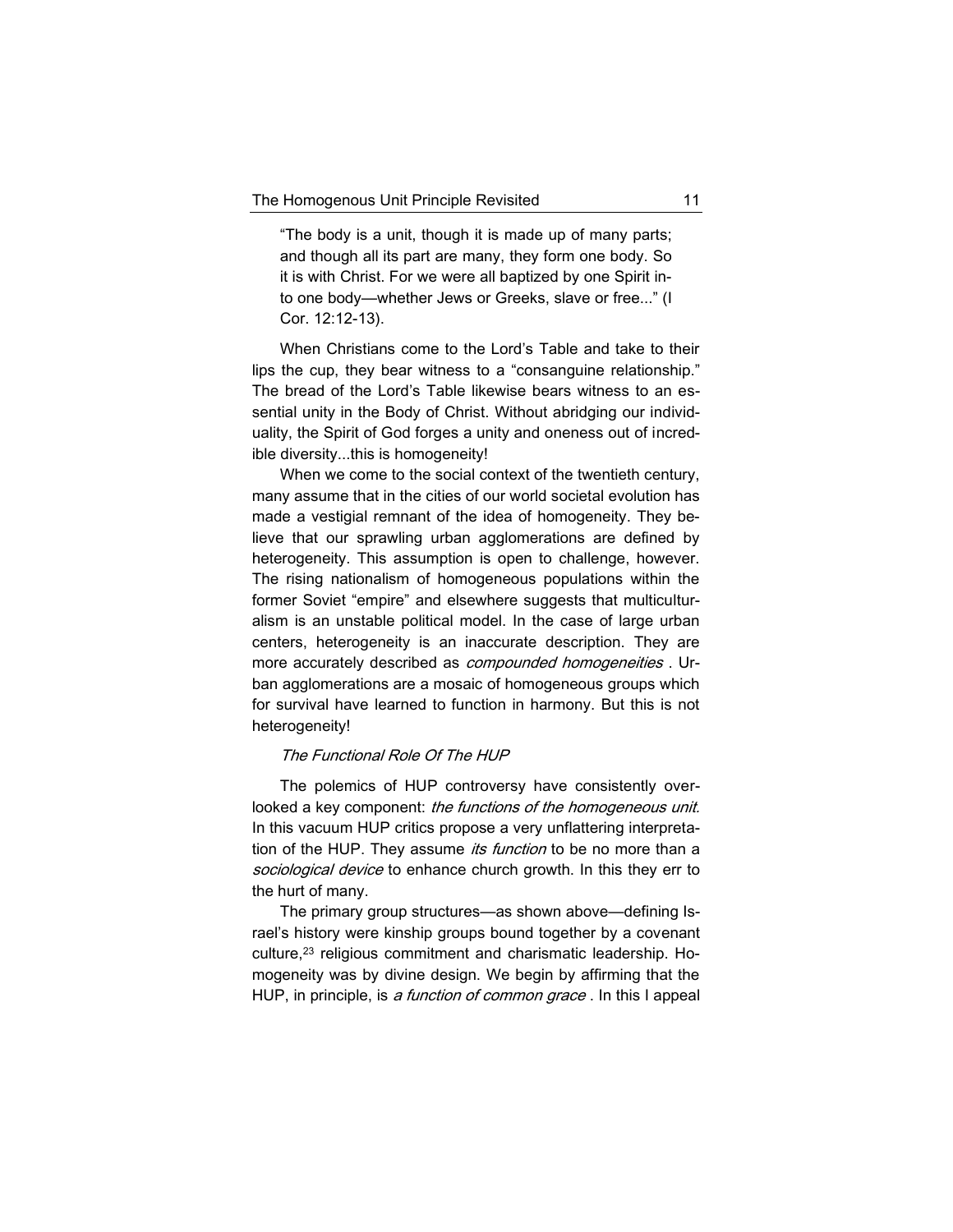to Calvin who...

"...developed alongside the doctrine of particular grace the doctrine of common grace. This is a grace which is communal...and does not effect the salvation of sinners. It...maintains in a measure the moral order of the universe, thus making an orderly life possible...and showers untold blessings upon the children of men"<sup>24</sup>

A primary function of the HUP is the administration of goodness. We first encounter this grace of divine goodness in the creation of nuclear families. "The Lord God said, 'It is not good for the man to be alone. I will make a helper suitable for him'" (Gen. 2:18).<sup>25</sup> The call of Abraham and the election of Israel were both a national and universal good. Israel's obedience called forth the blessing of God (Dt. 30:9,15-16). To his audience on Mars Hill, Paul proclaimed the diversity of nations a divine good meant to point us to God and cause us to seek after him (Acts. 17:26-28).

The extended family, the clan, the tribe, and ethnic peoples are for "the common good" of all peoples. Homogeneous units all, they are by divine design meant to nurture, strengthen and protect our persons, families, societies and the moral-spiritual order for good. While the sociologist may view this process of group homogeneity differently, he is obliged to recognize their societal good...as did Malinowski. A case in point is Berger's interpretation of the sociological realities of life,

"The reality of everyday life is shared with others. The most important experience of others is in the face to face situation. All other types of social encounter are derivative of this face to face experience....Together, people share a common *stock of knowledge* that differentiates reality and provides the necessary information to carry on in everyday life"<sup>26</sup> (Italics added).

God as the divine architect has designed a variety of homogeneous groups. Through them, the richness of his graces accrue to humankind. Our ability to confront life, cope with the human condition, to resolve hurt and bring healing to the human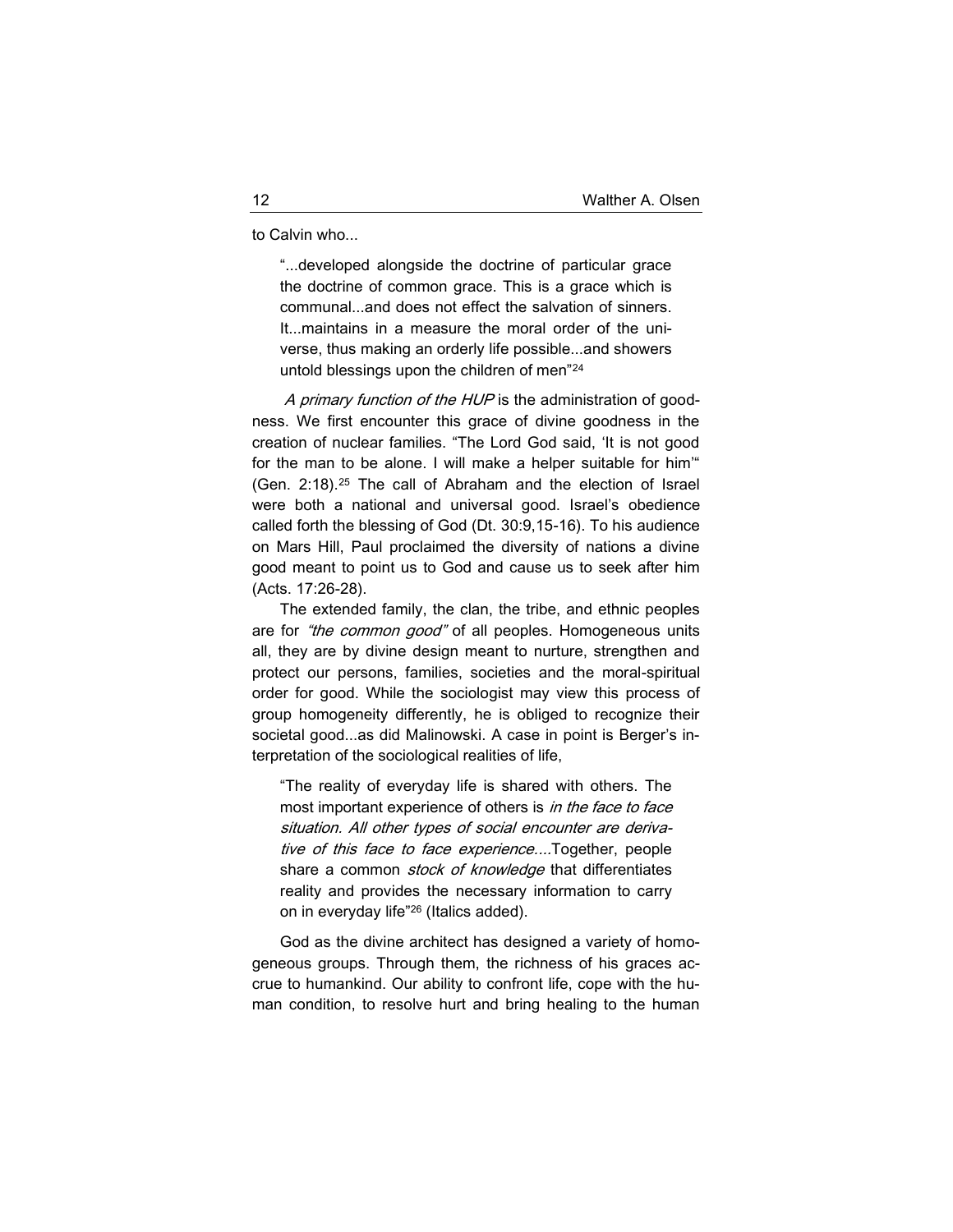experience are largely learned in the intimacy of homogenous groups...formal and informal. This divine grace functions to strengthen and protect our persons, our families and our societies in view of the dominion of sin...which explains why God created us group dependent.

A second function of Old Testament clans, tribes and ethnic peoples—according to Baab—was to create a societal framework which would foster corporate identity and yet demand personal accountability. He writes of the social experience of the Old Testament,

"Every member of a clan group shares the consequences of the conduct of its individual members....Guilt and punishment are not confined to the actual perpetrators. The ties of blood and corporate personality which unite them require them all to suffer"<sup>27</sup>

Group solidarity—be it family, clan, tribe, or nation—held the group responsible for individual behavior and sin. This is vividly illustrated in the account of divine judgment coming upon the Korahites (Nu.16:1-35). It leads Baab to comment,

"The community was blessed as well as cursed by reason of the behavior of its members, generation after generation... Conformity with tribal mores is so deeply imbedded in the nervous systems of the members of the group that violations are looked upon with horror.... God is regarded as the defender and preserver of the community's solidarity and is both judge and executioner when a transgression occurs"<sup>28</sup> (Italics added).

This solidarity was not only horizontal, it was vertical. Encoded in the Ten Commandments is the solemn warning that the sins of the fathers are visited to the third and fourth generations (Dt. 5:9, see also 2 Sam. 21:1-9). That groups are accountable for the actions of its members within the biblical context gave a special significance to group solidarity. Group identity was sustained only so long as personal responsibility was maintained. This law of group life left little room for heterogeneity.

A third HUP function is its divinely endowed responsibility to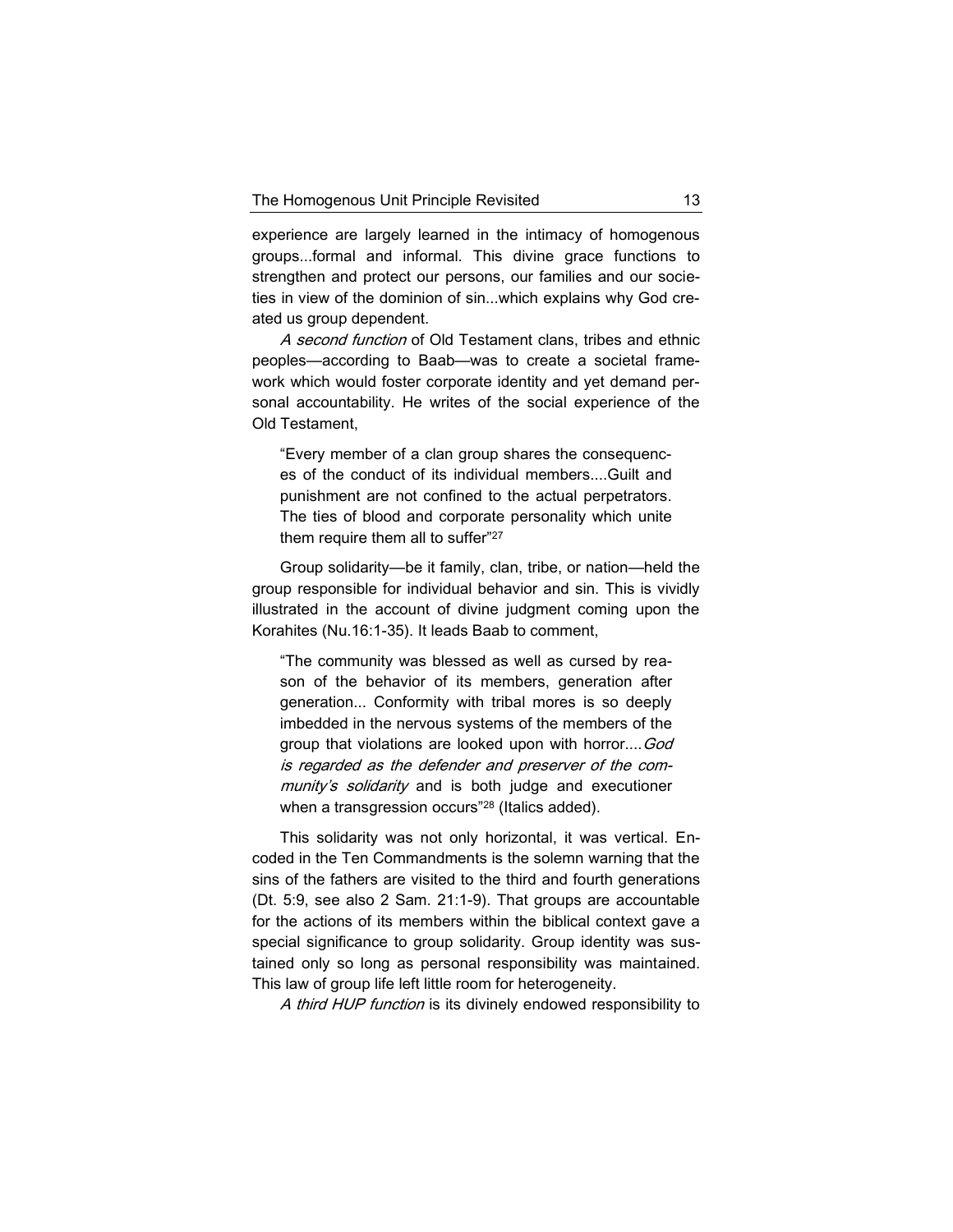restrain evil and lawlessness. The major dilemma for all peoples is their alienation from the God of creation. Genesis three interprets this alienation in terms of the Fall and confronts us with the ugly truth of the human predicament.

Once into Genesis four, we are confronted with the impact of sin in the first family and the lawlessness it introduced into society. Lamech is the prototype of the man of lawlessness (Gen. 4:18-24). Genesis six describes a world which has followed the way of lawlessness into moral and social anarchy. Thielicke describes this evil with a moving narrative portrait,

"...wherever man exercises his dominion, all creation lives in fear. Now a sinister pall will hang above the world and change its climate....henceforth the dissonances of violence, injustice, and megalomania will reverberate and shrill throughout the earth; that Cain will have his successors, and man will lay violent hands upon his fellow man despite the fact that he is in the image of God...."<sup>29</sup>

The rebellion of Genesis six was a washout. The judgment of God came in the form of a flood engulfing the peoples...only Noah and those with him in the ark survive (Gen. 7:23). And because of the voracious appetite for sin,

"...it became necessary for God to exercise forbearance, to check the course of evil, to promote the development of the natural powers of man, to keep alive within the hearts of men a desire for civil righteousness, for external morality and good order in society, and to shower untold blessings upon mankind in general."<sup>30</sup>

No sooner did the waters recede than God renews with Noah the cultural mandate (8:17, 9:1-3,7). In a text of great narrative beauty, he institutes a universal covenant for all time (9:4- 17). Included in the covenant is a *nomos principle:* "for your lifeblood I will surely demand an accounting" (Gen. 9:5). With these words a strong proactive stance is adopted by God toward sin, violence, and anarchy. Henceforth, he shall actively restrain the irrepressible human fascination with lawlessness and anarchy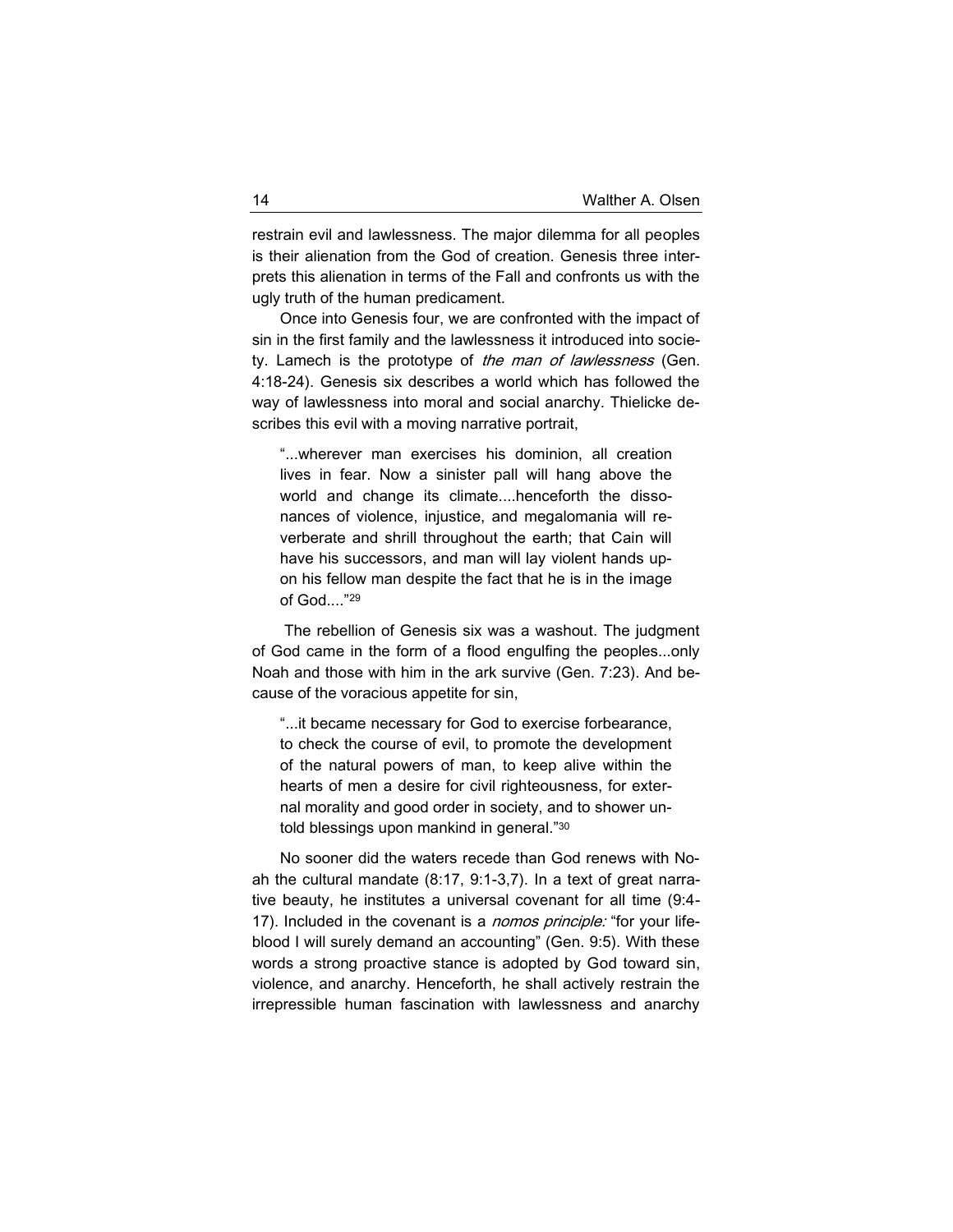unleashed by the Fall. Immediately the text takes us into the account of divine judgment which fell at Babel.

In Israel, God was acknowledged as the Lawgiver, judge and executioner. And among the Israelites, according to Baab, the restraint of lawlessness and anarchy was sustained by a compelling corporate identity which held the community responsible—as we have seen—for the sins of its members. In this tension, the responsibility for obedience to the divine law fell to the whole community. It led to a corporate identity in which "biblical man (became) coextensive with the biblical community."<sup>31</sup> Its homogeneous enclaves—families, tribes, caste, clans, and nations now bore the responsibility for the restraining of sin. Thielicke adds,

"Nevertheless, it is a great mercy that men were not permitted to rend and devour one another....and that God instead preserves them until his 'good last day' by means of the compulsion exerted by the order of the state, and even in these forms of compulsion exerts his preserving goodness"<sup>32</sup> (Italics added).

When we come to the apostle Paul, the rule of law and order is now exercised by the state (Ro. 13:1-4). Though authoritarian in structure and influenced by pagan religion, the state is now viewed as "the servant of God" to execute his wrath on the wrongdoer. In Scripture, it becomes the "restrainer" of sin and lawlessness.<sup>33</sup> Anarchy is anathema to God!

That family, clan, tribe, and state can and do restrain the evil of sin and the violence it generates is a manifestation of common grace. For Berkhof, this grace "curbs the destructive power of sin, maintains in a measure the moral order of the universe making an orderly life possible...and showers untold blessings upon the children of men" 34

## Part Two: The Biblical Challenge to Homogeneity

For those who hold to the authority of the Scriptures and are among those who affirm the HUP, the critical challenges of men like Fee, Robert Saucy, Yoder and Newbigin are unsettling. These critiques are not so much a challenge to the HUP; they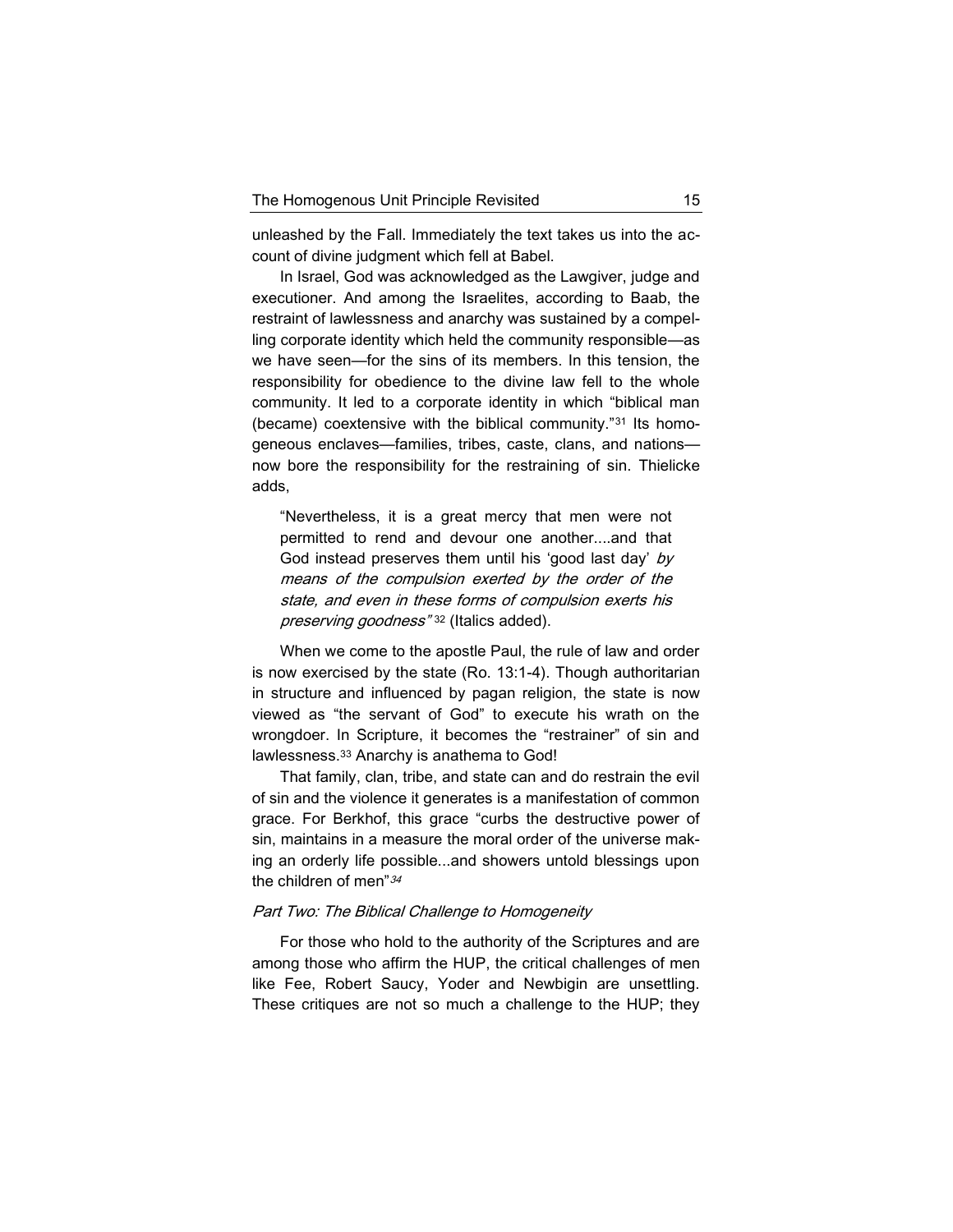are, however, a test of our ability to grow through dialogue and surmount the challenges of a postmodern pluralism. The critiques of these men pose four major challenges.

## 1. The Colossian Argument

In Colossians we read, "Here there is no Greek or Jew, circumcised or uncircumcised, barbarian, Scythian, slave or free, but Christ is all, and is in all"  $(3:11).^{35}$  For HUP critics, these words mandate the heterogeneous agenda for the local church. They led Gordon Fee to comment...

"...the tendency for various sectors of society to gather and worship with their own kind (racially, sociologically, economically, or ethnically) is a serious departure from Paul's mandate that, through the Spirit, 'They all be one in Christ Jesus.' Four words in Paul, says Fee, obliterate the concept of the homogeneous church: 'Jew, Gentile, slave, free<sup>"36</sup> (Italics added).

To suggest that these four words—Jew, Gentile, slave, free-obliterate the notion of HU churches is quite unfortunate. Paul was neither validating the heterogeneous church model nor debunking the HUP with those four words. Fee was simply out of line.

Colossians chapter three begins with Paul validating the Christian experience of the church family at Colosse. A thematic summary of the first eleven verses of chapter three would sound like this:

"Since, then, you have been raised with Christ, set your hearts on things above....For you died, and your life is now hidden with Christ in God....Put to death, therefore, whatever belongs to your earthly nature...rid yourselves of all such things as anger, rage, malice, slander...since you have taken off your old self with its practices and have put on the new self, which is being renewed in knowledge in the image of its Creator. Here there is no Greek or Jew, circumcised or uncircumcised, barbarian, Scythian, slave or free, but Christ is all, and is in all."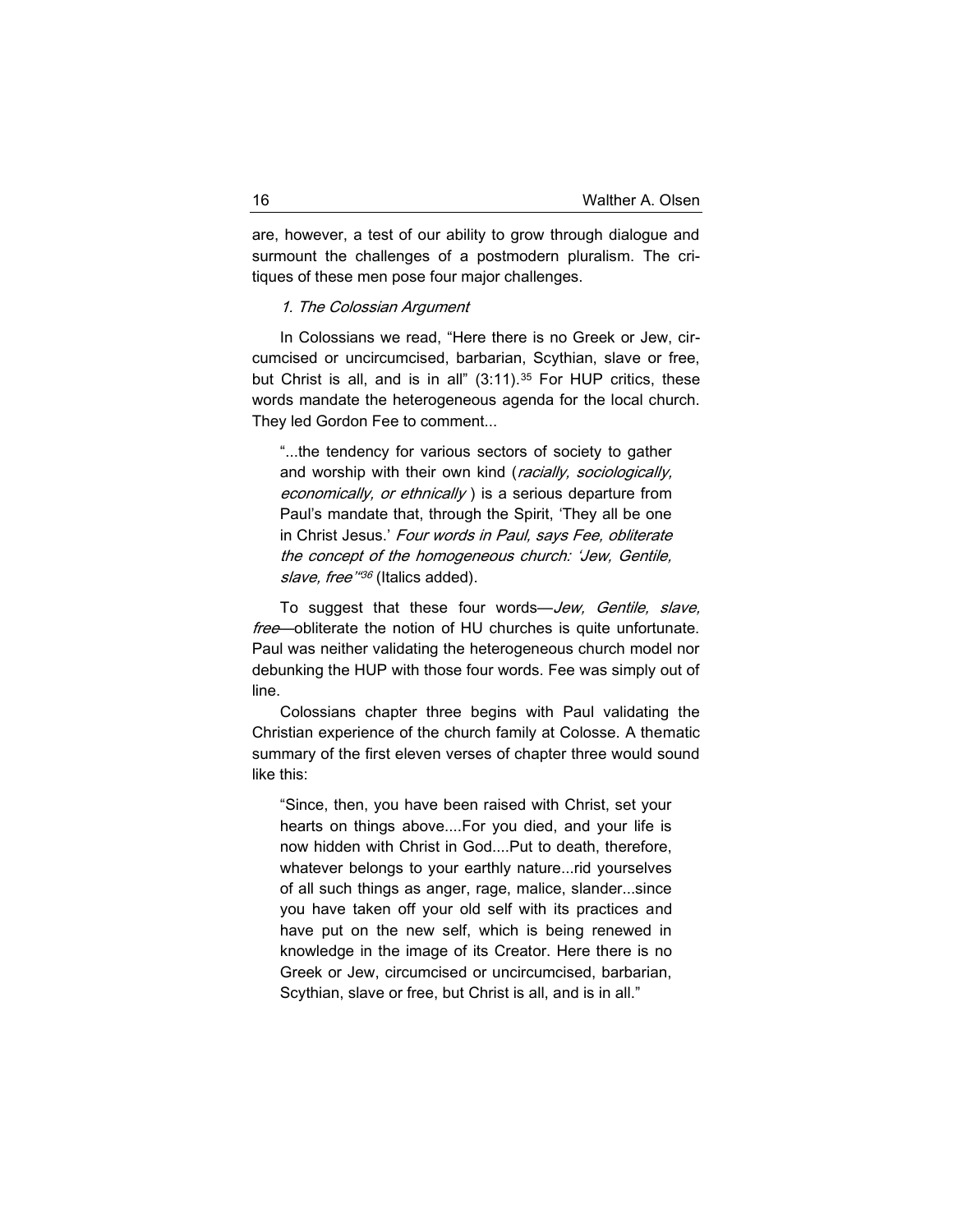These verses develop a basic fact of church life: Once identified with Jesus Christ in his death, burial and resurrection (viz. the logic of baptism), our only *status* in the church is that of being in Christ. Those who enjoy this status, Paul says, are "being renewed in knowledge in the image of its Creator" (3:10). Not only identified with Christ, but coming to be like him. This oneness in him and resemblance with him preempts any social status and ranking we "owned" outside the Body of Christ.

This text makes clear that a local church which is racist, classist, and elitist is sinning against its very nature. Does this preclude homogenous groups? It certainly does preclude some homogenous churches. Consider churches which insist on the principle of the autonomy of the local church, does "freedom" of the local church permit it to adapt attitudes and/or policies which are classist, racist, or elitist? The answer is *negative* when homogeneity is predicated on pride, hatred, fear, selfish interests or some hierarchy of races concept.

One may qualify these categories differently, but Colossians 3:11 (no less than I Cor. 12:13 and Gal. 3:28) makes clear that the church which embraces discrimination, racism or classism is sinning against its very nature. No one can defend this! The church of Jesus Christ is not free to sin against the whole tenor of Scripture nor violate the principle of love (Col. 3:14).

Let it be clear, however, an all white congregation cannot be labeled racist for being all white. Nor should a church whose membership is largely upper echelon professionals be automatically tagged a "classist" church. An Afro-American church is not tagged "racist" for being black nor is working-class congregation considered "classist." The deeply felt need to root oneself in homogeneous contexts—as we have shown—does not lead to discrimination, racism or classism. Pride, hatred and fear do!

By the same token, heterogeneous churches are not exempt from the sins of discrimination, racism or classism. In certain circles, there is a false idealization of the heterogeneous model which sees it as a cure for the sins of discrimination and racism. Those who espouse this idealism have little patience with the HUP. Worse, they appear blind to the incredible problems the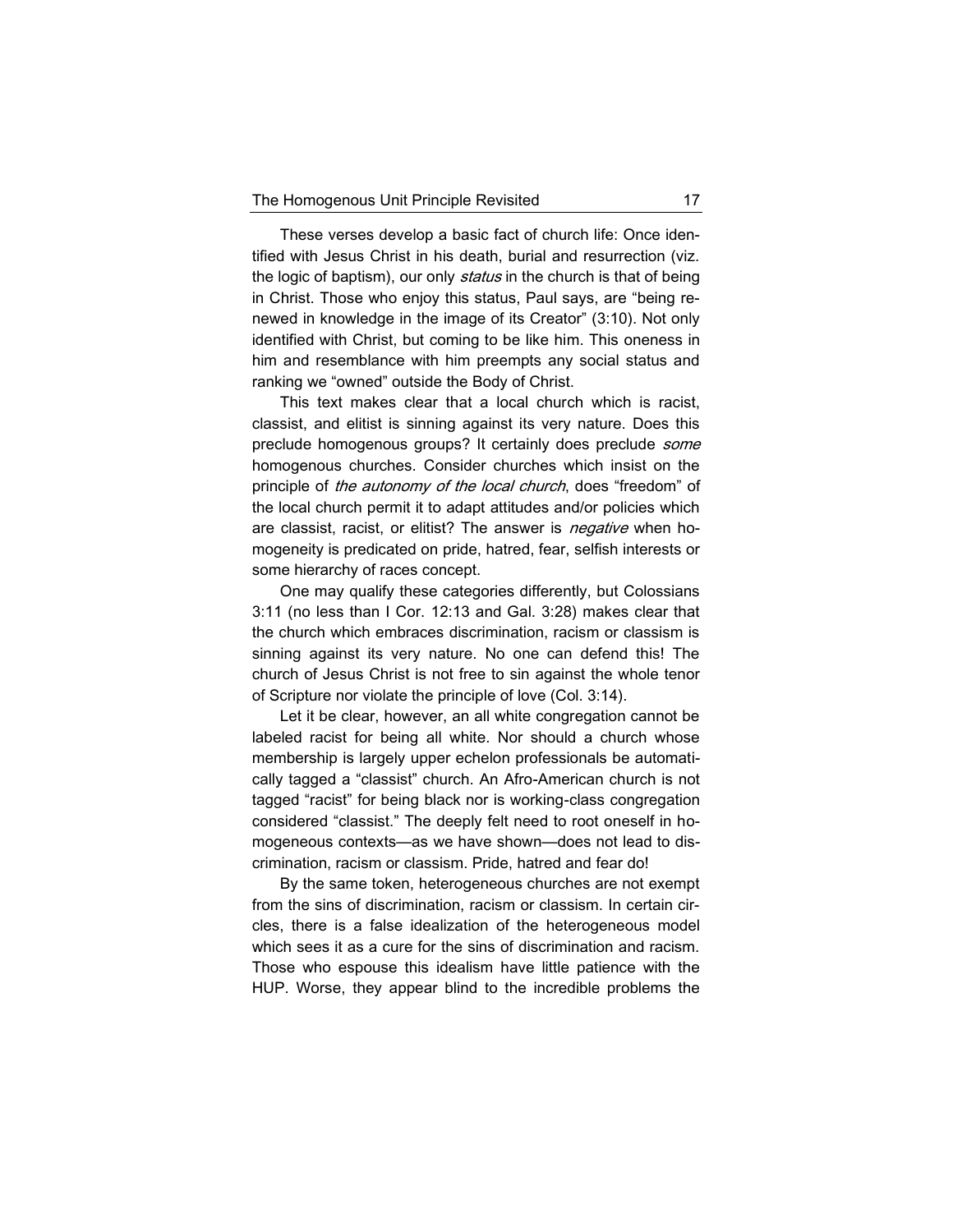heterogeneous model brings to church life (see following section on heterogeneity as a dysfunctional model).

When people come together to glorify the Lord in worship and serve him with their lives...and the church group which forms is monoracial with similar sociological particulars, this is neither racism, ethnocentrism, nor elitism. A homogeneity which emerges out of the constraints imposed by geographical proximity, by ethnic considerations and/or personal needs honors God (see Mk. 2:27). The same homogeneity which forms this church and causes a membership to be more like Christ becomes open to all who love the Lord. Wagner writes,

"...growing churches ordinarily find their memberships are drawn basically from one people group or so-called homogeneous unit. This does not necessarily mean they are racist, or that their doors are closed to anyone from any other group....It does mean, however, that they offer programs that are meeting the particular spiritual needs of the members of a specific people group..."<sup>37</sup>

A recent interview in *Christianity Today* of a black activist pastor, Eugene Rivers, put all this in perspective,

"Progressive modern evangelicals confuse reconciliation with integration. The theologically conservative community, black and white, got caught up in the integrationist language, and so we ended up accepting the view that everything had to be salt and pepper for it to be equal and godly. Now, I love my Calvinist brothers, but let's get beyond this notion that somehow I've got to sit in your one-hour service where you can hear a mouse yawn, or that the Calvinistic children have to come to my highoctane black service that lasts for four hours. We don't have be together around everything to be reconciled" 38

Those who malign the HUP on the basis of Collisians 3:11 or its sister passages—have failed to respect the message and intent of the text.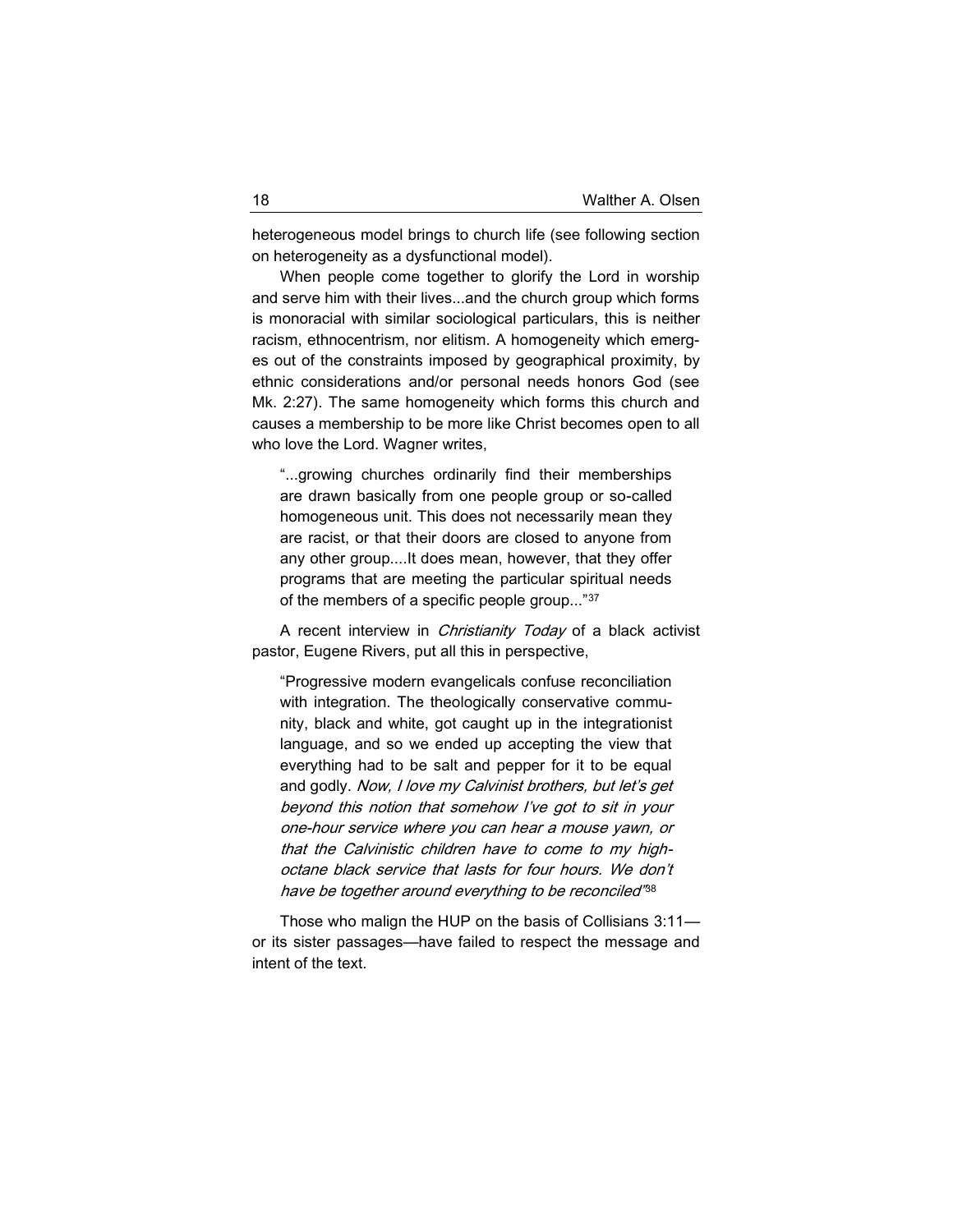## 2. The Ephesian Argument.

In February of 1973, John Yoder wrote a major article entitled, "The New Humanity" for a Mennonite church growth study group. In his article, Yoder focused on Ephesians chapters two through four.<sup>39</sup> In June 1977, a group of Christian leaders convened at Fuller Theological Seminary to debate the homogeneous unit in light of this Ephesian text. A report followed under the title, "The Pasadena Consultation—Homogeneous Unit Principle."<sup>40</sup>

This discussion of the "The Ephesian argument" is a response to the basic charges of Yoder, the Consultation reporter, and others. From Yoder's perspective, the issue looks like this,

"The mystery entrusted to the Apostle Paul by revelation, according to Ephesians 2 and 3 was that the church is the unity of two kinds of people (Jew and Gentile) who were fundamentally incompatible through their cultures, religions and otherwise....Paul says the whole point of God's eternal purpose 'revealed in my ministry' is that God wants to make one people out of these two kinds of people. The breaking down of the wall between two ethnic groups is the gospel. It is not a fruit of the gospel; it is not an object lesson in the gospel; it is not a vehicle of the gospel, it is the gospel....(this) seems to be the major theological tension between the New Testament and the 'church growth' emphasis."<sup>41</sup>

The Pasadena Consultation report is not so easy to synthesize. From Ephesians 4:4-6, the Consultation reporter draws the conclusion that since we have but one church, we are responsible to maintain its unity, visibility and spiritual maturity. He restates this "responsibility" in the form of two disingenuous questions,

"How then can the unity of the church...and the diversity of cultures...be reconciled with one another? More particularly, how can separate HU churches express the unity of the Body of Christ?"<sup>42</sup>

These two questions assume their conclusion. They assume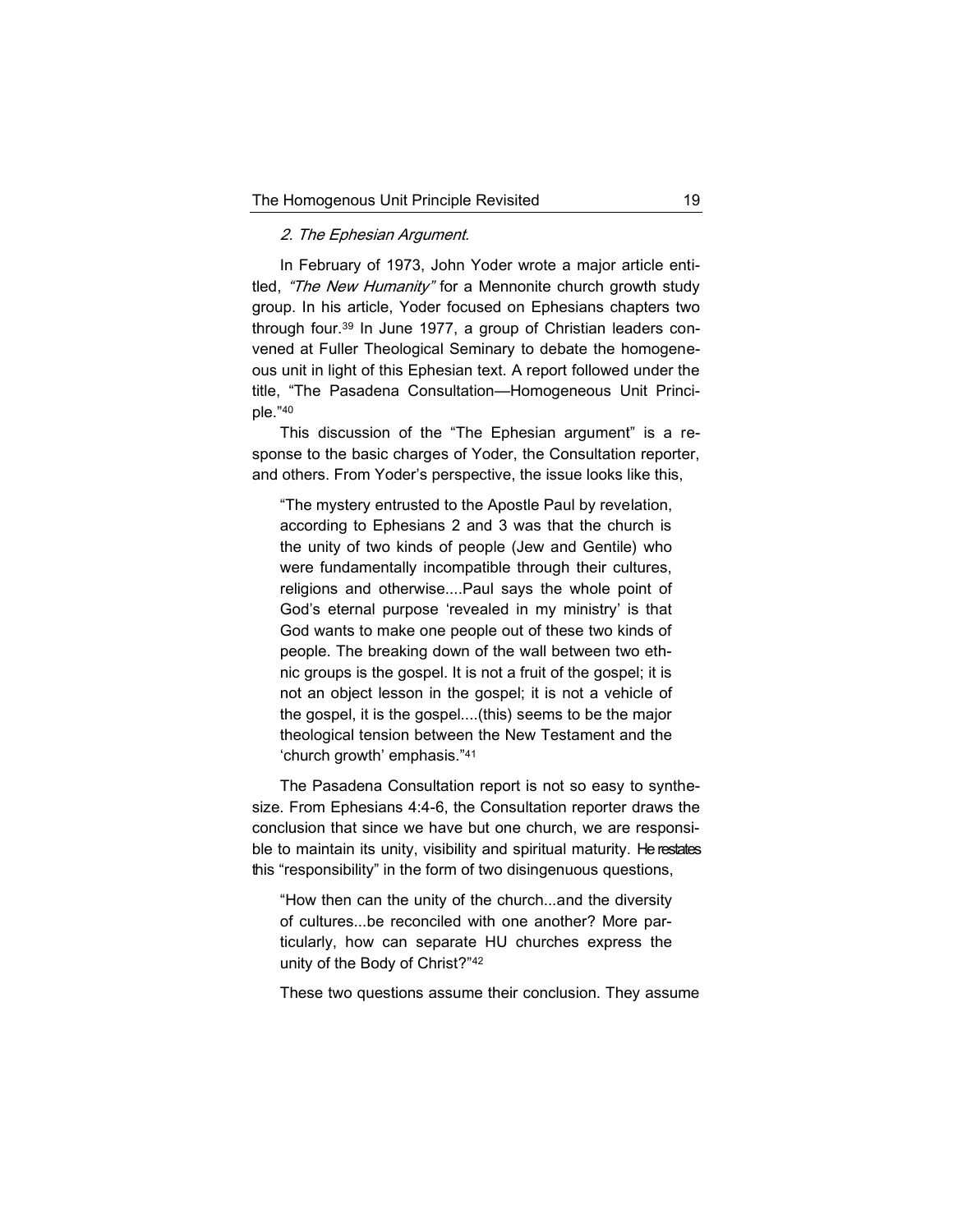that Paul was in effect charging successive generations of the church with the responsibility of forming multicultural churches capable of witnessing to the cultural and racial unity of the Body of Christ. To answer his two questions, the Consultation reporter turns back to Ephesians 2:13-16 which he takes to be a biblical refutation of the HUP,

"But now in Christ Jesus you who once were far away have been brought near through the blood of Christ. For he himself...has destroyed the barrier, the dividing wall of hostility ("echthra"), by abolishing in his flesh the law with its commandments and regulations. His purpose was to create in himself one new man of the two...and in this one body to reconcile both of them to God through the cross, by which he put to death their hostility" (italics added).

So "How can the unity of the church...and the diversity of cultures...be reconciled with one another?" From his reading of Ephesians 2:13-16, the Consultation reporter answers: By overcoming the twin evils of *cultural hostility* and " racial and religious alienation."

"...the dividing wall which Jesus Christ abolished by his death was *echthra*, 'enmity' or 'hostility.' All forms of hatred, scorn, and disrespect between Christians of different backgrounds are forbidden, being totally incompatible with Christ's reconciling work. But we must go further than this. The wall dividing Jew from Gentile was not only their active reciprocal hatred; it was also their racial and religious alienation symbolized by 'the law of commandments and ordinances.' This, too, Jesus abolished, in order to 'create in himself one new man in place of two, so making peace' (Eph. 2:15)."<sup>43</sup>

However keen the problems these men are addressing, formidable textual barriers prevent us from reading this text as have Yoder and the Consultation reporter. Three of these "barriers" need mentioning.

The initial barrier. While Paul gives no particulars about what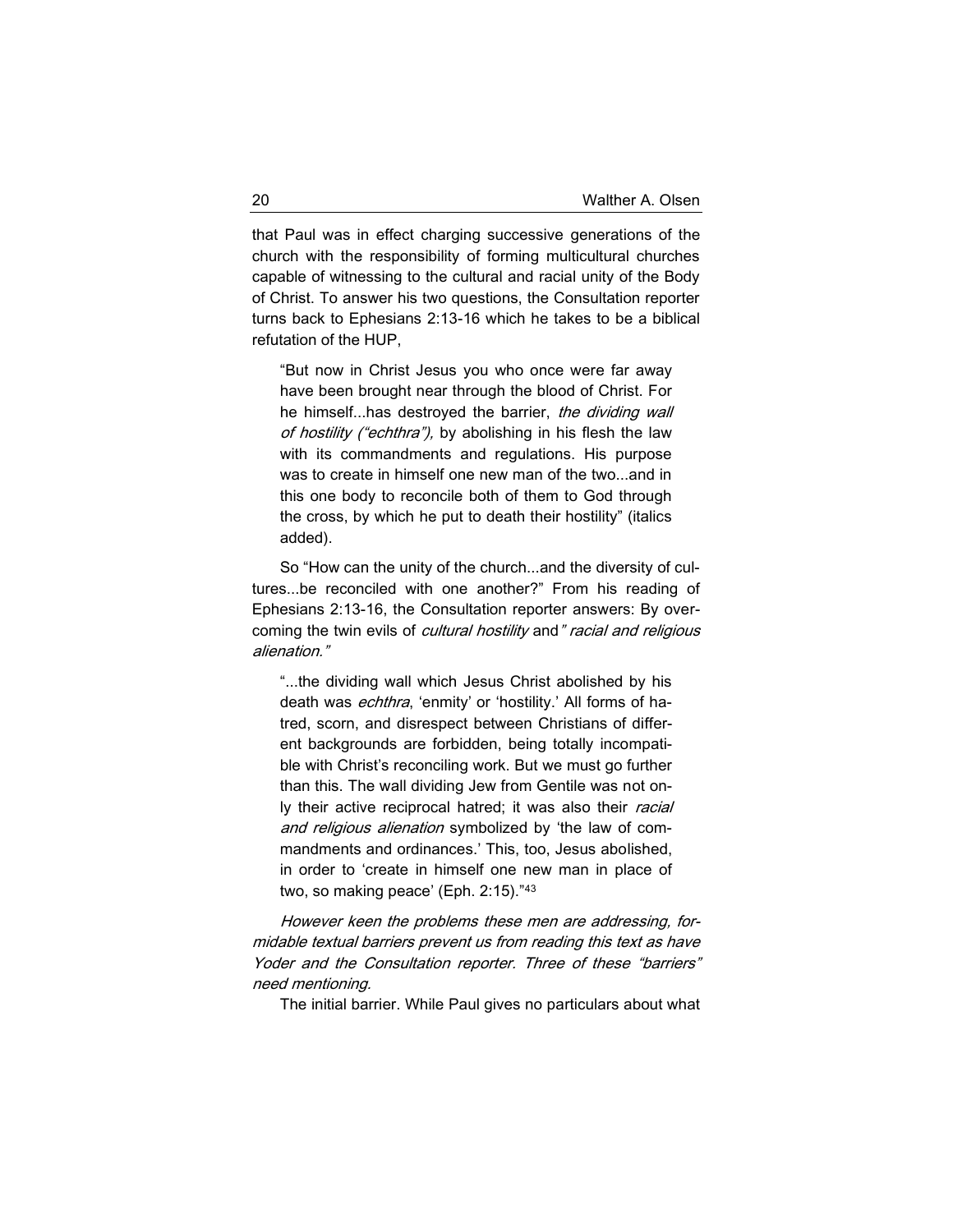provoked this hostile barrier which alienated Jew from Gentile, we know exactly how its demise came about, Christ "...destroyed the barrier, the dividing wall of hostility, by abolishing in his flesh the law with its commandments and regulations" (Eph. 2:14-15).

Since the abolishing of the law with its commandments and regulations destroyed that barrier, the biblical student is given to understand that the echthra of which Paul speaks is a fallout of the giving of the law and the election of Israel as the people of God. In this a hostility was born which alienated Israel from the Gentile world. The issue was theological, not discriminating prejudices or racial animosities.

So that when Marcus Barth concludes—as did the Consultation reporter—that "this verse says that Jesus Christ has to do with whatever divisions exist between races and nations...,"<sup>44</sup> he is taking unwarranted liberties with the text. The hostility of which Paul spoke was between Jew and Gentile, not the terrifying animosity between Hutus and Tutsis. The hermeneutic which interprets Ephesians 2:13-16 to mean that on the Cross Christ destroyed all divisions which separate races, peoples and nations is capable of considerable mischief in biblical theology and church life.<sup>45</sup>

A second barrier. The use of an aorist participle makes very clear that the destruction ( $\mu$ sas) of this dividing wall of hostility was a decisive historical act on the part of Christ. When Christ set aside the law on the Cross, he utterly destroyed for all time the hostility which divided Jew and Gentile ever since Horeb. The hostility of which Paul speaks and the hostility these critics speak of are two different kinds of hostilities!

A third observation: the reconciliation of Jew and Gentile was for the express purpose of forming the body of Christ...the church. Paul writes that the intention of Christ was "...to create in himself one new (kainos) man out of the two...and in this one body to reconcile both of them to God through the cross" (2:15- 16).<sup>46</sup>

Paul appears to be saying that the institution of the Body of Christ is predicated on the destruction of this hostility provoked by the law. If any hostility born of the election of Israel were to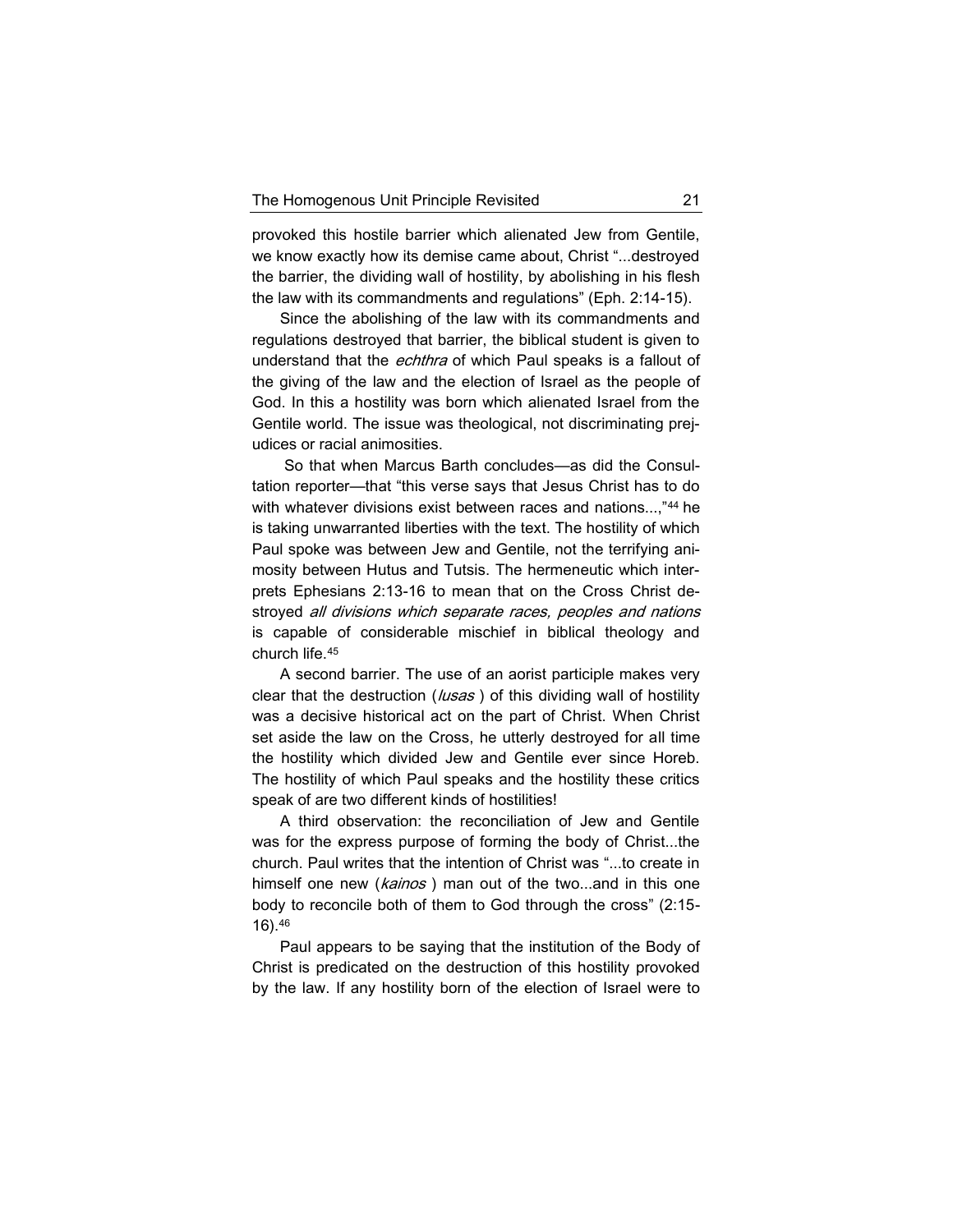remain, the very existence of the Body of Christ would be brought into question. This text is abused when the hostilities of which Paul spoke are identified with the hostilities which plague the peoples of this world. While those hurts are very real, their response is not to be found in Ephesians 2:13-16.

For those who respond, "But what of Paul's plea, 'Make every effort to keep the unity of the Spirit through the bond of peace" (4:3). The question is appropriate, the answer not hard to come by.

Ephesians chapter two has one theological specificity, Ephesians chapter four has another. The "unity" of Ephesians two is "the unity of Jew and Gentile within the Body of Christ." That unity was decisively achieved on the Cross. The "unity" of Ephesians four is the corporate unity of the Body of Christ, its oneness. Its a unity which the Spirit of Christ seeks to maintain among the people of God.<sup>47</sup> Failure to guard it grieves the Spirit of God (4:30). These two texts differ significantly one from the other!

This is no attempt to disqualify the concerns of those who cry out against discrimination and racism within the church. This is to affirm that no one is helped when the biblical basis for racial and ethnic reconciliation is attributed to a text whose theological intent lies elsewhere. The place to theologize on the ugliness of racism and social discrimination is in a biblical theology based on the character and nature of God, the imago dei and kingdom ethics. Not in Ephesians chapter two!

### 3. Jew And Gentile: A Pauline Theology

Yoder tells us that for Paul, "...the whole point of God's eternal purpose ...(was) that God wants to make one people out of these two kinds of people. The breaking down of the wall between two ethnic groups is the gospel."<sup>48</sup>

With this statement the Scriptures are in complete agreement. Yoder and Paul, however, are saying two different things.

In the Ephesian letter, the reconciliation of Jew and Gentile becomes a *crux* theme. Yoder understands this theme to be a cultural, ethnic, and religious reconciliation between two kinds of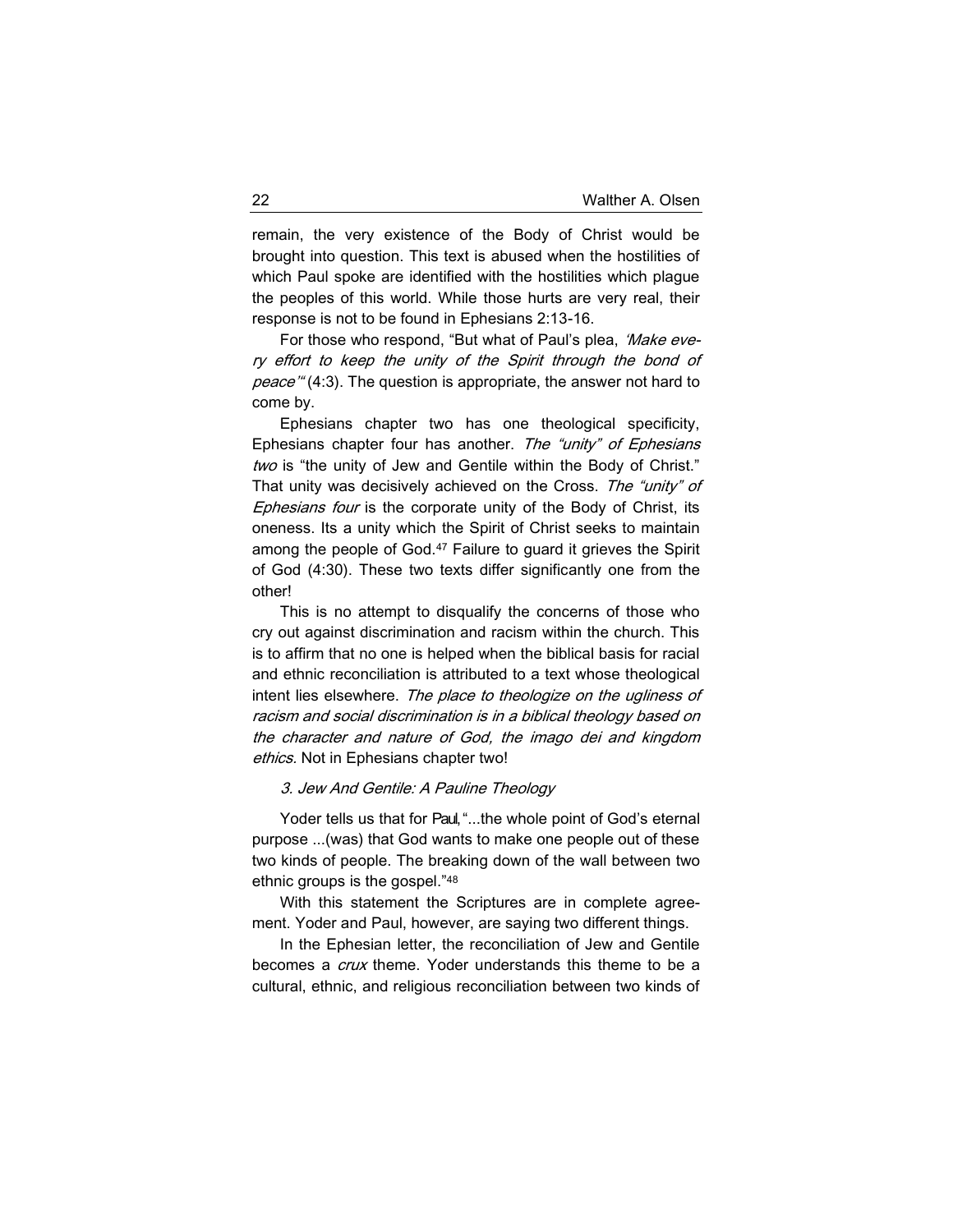people who were fundamentally incompatible.<sup>49</sup> Reconciliation comes for Yoder as these hostile barriers are resolved. Unfortunately, he has *transgressed* the text.<sup>50</sup>

A major biblical drama is captured with these words, Jew and Gentile. The dividing wall of hostility which alienated Jew and Gentile is not to be understood—as Yoder suggests—as a cultural incompatibility. The hostility which separated Jew from Gentile came about as a consequence of the covenant promises made to Abraham and Israel's election as the people of God. This is what Paul wants us to understand when he writes,

"For he himself is our peace, who has made the two one and has destroyed the barrier, the dividing wall of hostility, by abolishing in his flesh the law with its commandments and regulations" (Eph. 2:14-15, see Psa. 2).

To transform the intent of the gospel into a victory over cultural hostilities—if that is what Yoder intended to say—is frightening theology. In the calling of Abraham and the election of Israel, God placed the Gentiles on a different track...until the fullness of time (cf. Eph. 1:9-10). The reconciliation of Jew and Gentile which came about with the putting away of the law (Eph. 2:14) was a sign of the partial fulfillment of the covenant promises made to Abraham (this is the specific thrust of Ro. 15:5-12, Eph. 3:1-13). Even more, it was a sign for all peoples that with the Gentile apostolate the divinely instituted separation of Jew and Gentile was now terminated. This reconciliation meant that now the mystery of God—the church of Jesus Christ—might be revealed to those of faith. To misunderstand this is to have misread most of Paul.

Yoder's concern, even passion, is praiseworthy. The issues of cultural, racial and ethnic reconciliation which so burden him and other critics are terribly real. We all share them...or should! However, the place to theologize on these problems is not in Ephesians two!

## 4. The Message of Ephesians

Both Yoder's study and that of the Consultation reporter have a problem with the problematic and message of the Ephe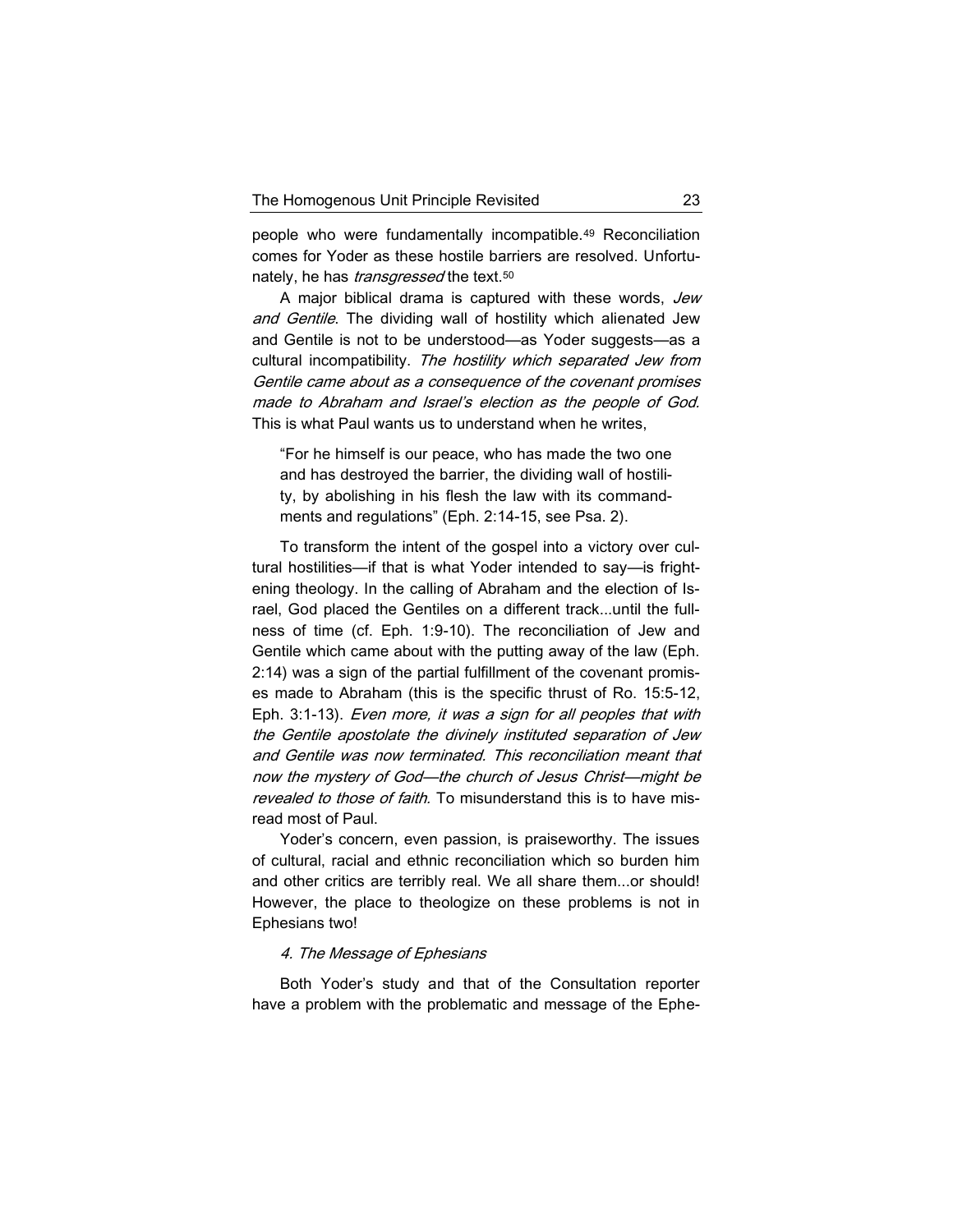sian letter. As I understand these HUP critics, they read Ephesians 2:13-16 as Paul scolding homogenous churches for their cultural hostility and racial discrimination. In this perspective, the message to the Ephesian churches is a call to nurture a cultural pluralism which can witness to the multicultural diversity of the Body of Christ. That is not the message of this letter.

In the development of Paul's problematic, the matter of the dividing wall of hostility and its destruction was a missiological issue. In his letter to the Ephesian churches, Paul was seeking to parlay the truth of the Jewish-Gentile reconciliation into a missionary appeal. If Jew and Gentile are one in the Body of Christ, then the Ephesian churches were no less accountable than Paul for the Gentile mission.

After delivering in chapter one a finely structured prolegomena to his message, Paul describes in chapter two how Jesus destroyed the barrier which alienated Jew and Gentile. Their reconciliation becomes, for Paul, the ground of the church and a promise of their reconciliation with God (2:15-16). Henceforth, believing Gentiles are fellow citizens with God's people and members of his household...to fulfill God's promises to Abraham (2:19-23). All of which leads Paul to issue a profoundly moving appeal in chapter three for the participation of the Ephesian churches in the Gentile mission. A mission over which there was some uncertainty with Paul's imprisonment in Rome. Here is the burden which animates this letter and the message it carries.

### 5. A Summary

The text of Ephesians chapter two is championed by those who have experienced discriminations (viz. the Consultation reporter) and injustices (viz. Escobar) in which the church was compromised. Others (like Yoder) find in this text a directive to reconcile alienated culture groups and generate a multiculturalism in the church which reflects its universal appeal. For each, the HUP is to be rejected. They perceive it as being hostile to the realization of cultural reconciliation and an obstacle to the unification of cultural diversity within the life of the church.

The merits of their concerns aside, this text is focused else-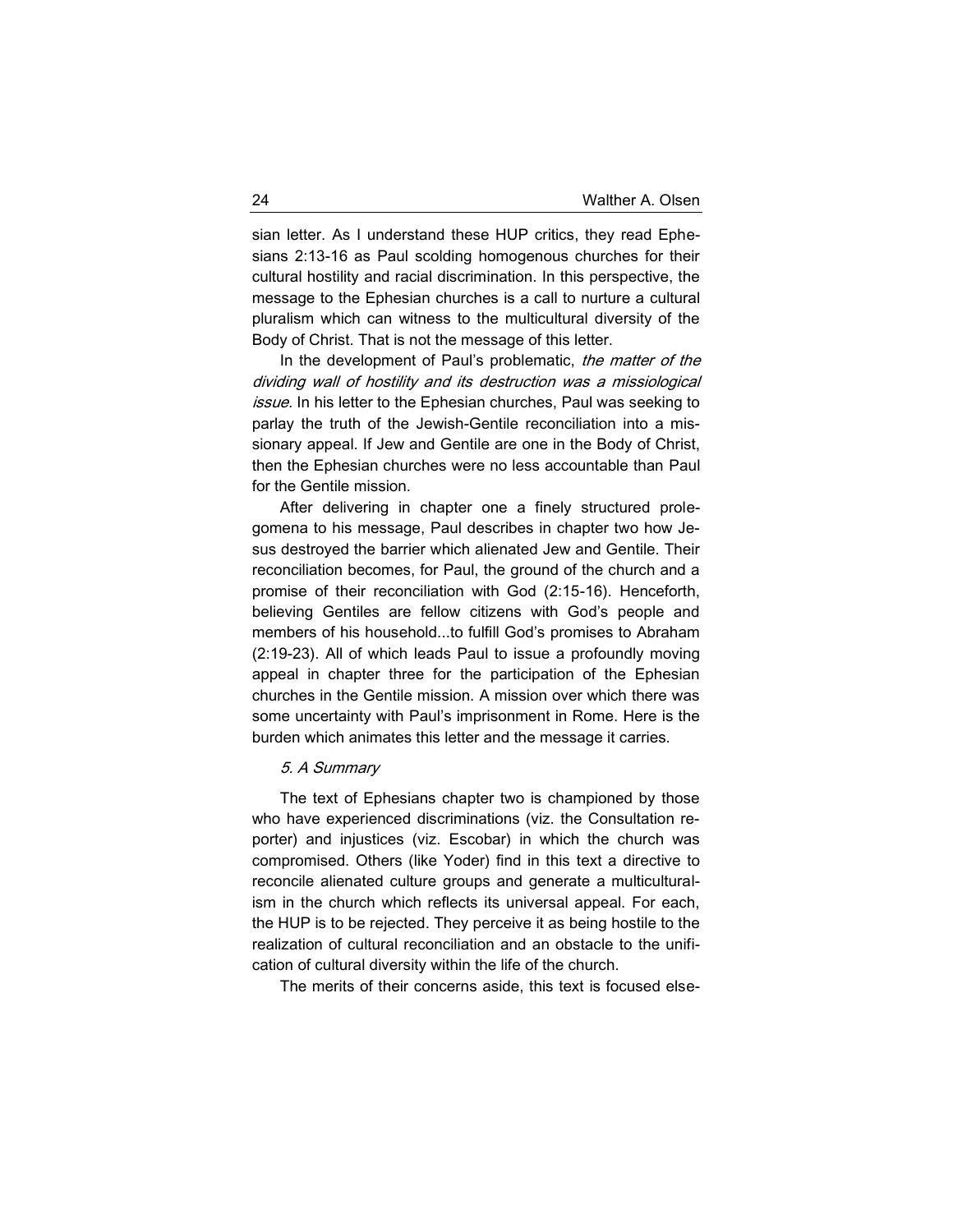where. The dividing wall of hostility was a function of the law, not racial and ethnic discrimination. The enmity which had long divided them was once for all destroyed on the Cross. Nor is there any textual evidence to suppose that the kind of hostilities alluded to by the Consultation reporter actually existed among the churches of the New Testament diaspora.

The biblical theme of a Jew-Gentile reconciliation must be understood in the light of the covenant promises given Abraham and Israel's election at Horeb, not ethnic discrimination and/or racial prejudice. The message of this letter to the Ephesian churches was an eloquent appeal to join Paul in the Gentile mission. This not to diminish the apostolate of reconciliation which some men bear, but to identify the burden and message of Paul as he wrote to the Ephesian churches.

It is ironic that the textual evidences for the "obliterating" of the HUP have been so misread from their Pauline sources. One could wish that Paul would have revealed to us another mystery: Why some oppose so vehemently the homogeneous instinct which comes to us as a function of the *imago dei* and whose role in history and the church is for good.

## Part Three: The Local Church as Homogeneous

## Heterogeneity: A Dysfunctional Model

In the Pasadena Consultation report on the homogeneous unit principle, the reporter affirms a high view of the culture construct and assures us that heterogeneity does not mean "...that Jews ceased to be Jews, or Gentiles ceased to be Gentiles."<sup>51</sup>

This falls in the category of wishful thinking. It is sheer idealism to imagine that a multicultural and multi-level congregation living by the kingdom ethic can integrate its diversities, idiosyncrasies, and gifts into a single congregation without suppressing much of its cultural identity. In the name of dialogue, the shortcomings of the heterogeneous model bare some critical reflection. Consider the following three sentences:

Heterogeneity is a culture to no one.

Heterogeneity by its very nature works against group formation and unity.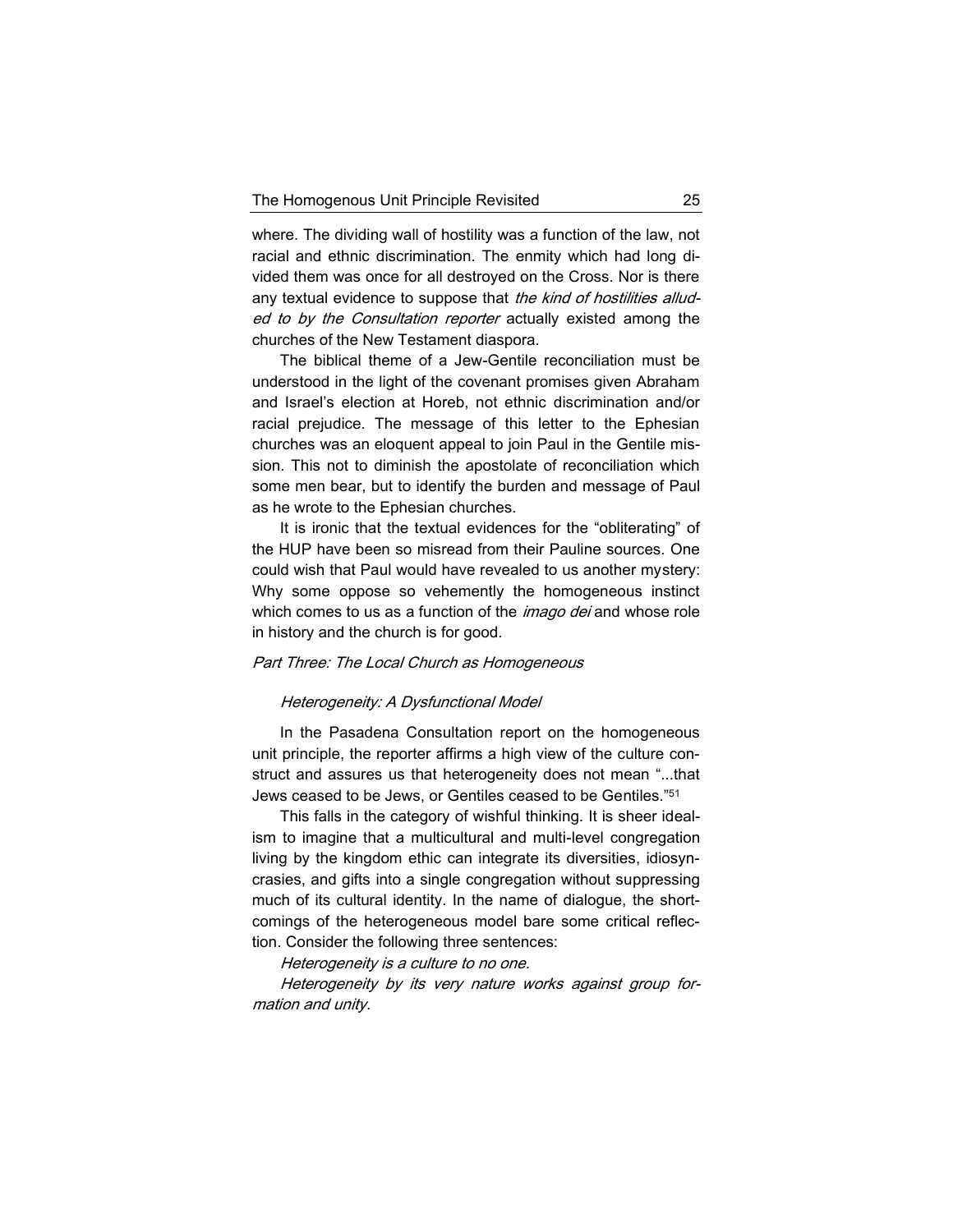# Heterogeneity becomes dysfunctional in group life.

Culture can only be born in a homogeneous context. Whatever culture a urban context sustains, it assimilates from its homogeneous elements. Groups come together for intrinsic and extrinsic reasons which only have meaning when shared in common; except for statistical groups, heterogeneity is hostile to the process of group formation. The core of any culture is a system of cultural themes which unite it.<sup>52</sup> Heterogeneity strikes at the heart of a cultural system by rendering those cultural themes dysfunctional. And the greater the heterogeneity, the greater the dysfunctionality.

What concerns me as a student of things missiological is the failure of HUP critics to reflect on the profound transformations which accompany the introduction of heterogeneity into group life. A reconciling of Asian, Afro-American, Hispanics and Anglos into the intimate dynamics of a local church faces prodigious problems.<sup>53</sup> These problems are basic and far reaching. The cognitive processes of African, Asian and Western cultures are quite dissimilar. Likewise the fabric of their cultural life, their value systems, their leadership patterns, their patterns of conflict resolution, etc. To heterogenize these cultural idiosyncrasies in group life either leads to a pattern of dysfunctionality or the dominance of one element and the suppression of others. Such groups are unstable and dysfunctional. Heterogeneity has the potential of much mischief in church life. The complexity of really doing multicultural reconciliation simply escapes many who are its most ardent advocates.

### The Homogeneous Imperative

If the heterogeneous church model is in fact the biblical norm for church life and ordained of God to illustrate our oneness in Christ, we should expect our churches to be overwhelmingly heterogeneous? With few exceptions, however, genuine heterogeneity is largely limited to the executive offices of major denominations, not local churches. A simple question: "Why are Christian Churches not overwhelmingly heterogeneous?"

Because our Heavenly Father leads his sheep to folds pre-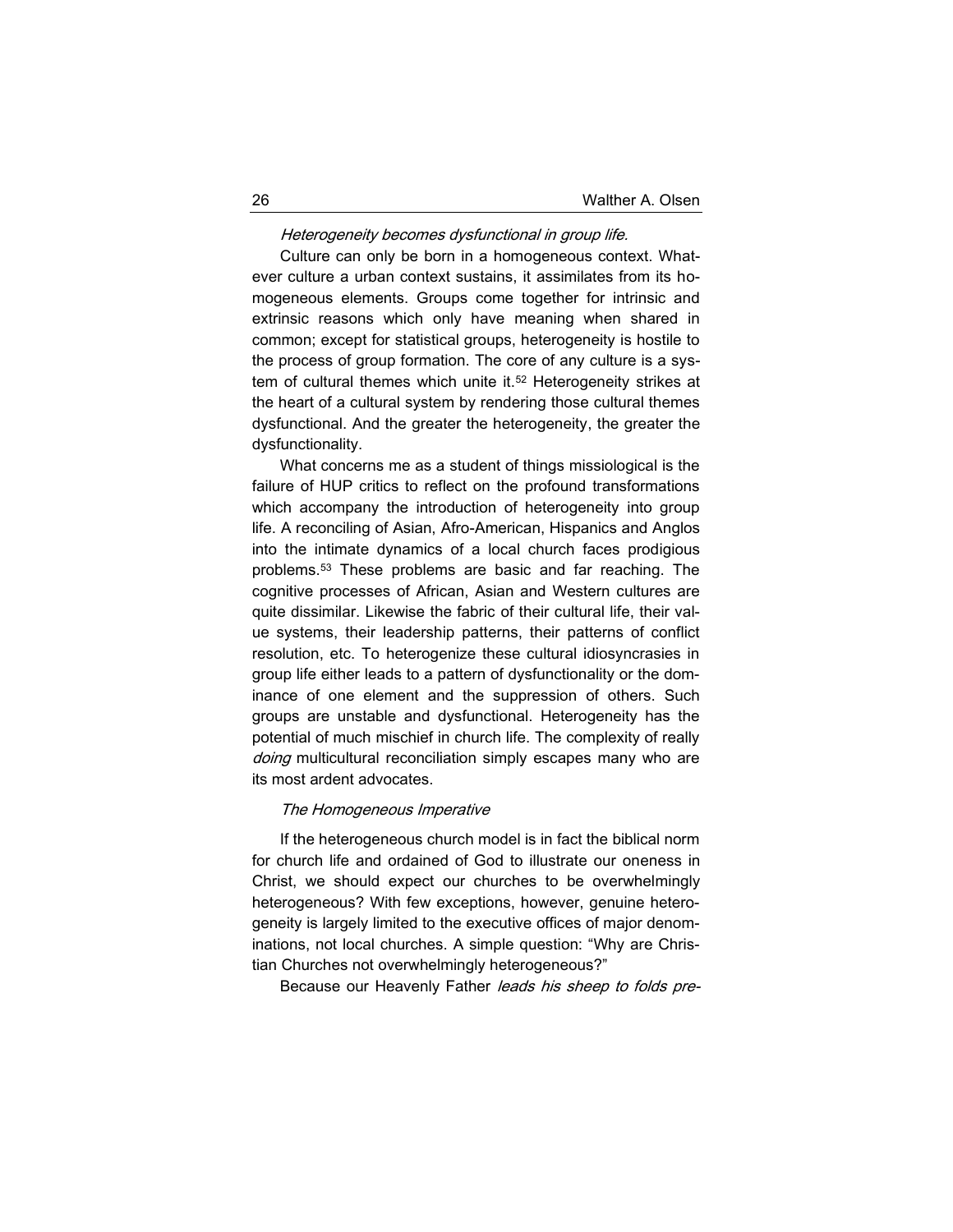pared to nurture them. For those who bear his Son's Name, God desires a church life which will be for their redemptive good in the face of life's troubling issues and the perplexities of the human condition.

The large amorphous population centers of our land and their inner cities are incredibly dehumanizing and alienating. In them, people are robbed of their birth cultures and are subjected to the tyranny of anarchy. For survival, they search for a milieu in which they can "live, move, and have their being." A milieu which will sustain their personhood and give them a self-identity. Homogeneous churches are born in this matrix.<sup>54</sup>

In this context, looking for a church which embodies a particular ethnic or social composition is not a vote for apartheid. Neither can searching for a church with a value system, worldview, and mindset compatible with one's own be considered discrimination or racist. In the context of urban anarchy and anonymity, it is a survival instinct. Our churches are our spiritual homes.

And this is the will of God. "The Sabbath was made for man, not man for the Sabbath." For "children" who bear his Son's Name, God desires a church life which will be for their redemptive good. He could desire no less in the face of a post-Christian society demonized by media manipulation and the agenda of sin.

#### **Writer**

Olsen, Walther A.: Address: PO Box 476, Bridgeport, NE 69336. Title: Pastor. Rev. Olsen earned a B.A. from Biola College, an M.Div. from Denver Seminary (1963), and a Th.M. from Fuller Theological Seminary (1977). Walther served for ten years as a missionary in France with the Conservative Baptist Foreign Mission Society. Later, he was Associate Professor of Missions at Le Tourneau College and presently, is a pastor in Nebraska.

1. Edward C. Pentecost, "Solicited Comments," in Frederick W. Norris, "The Social Status of Early Christianity," Gospel in Context, vol. 2, No.1 (January, 1979), 21.

2. Lesslie Newbigin, "Solicited Comments," in Frederick W. Norris,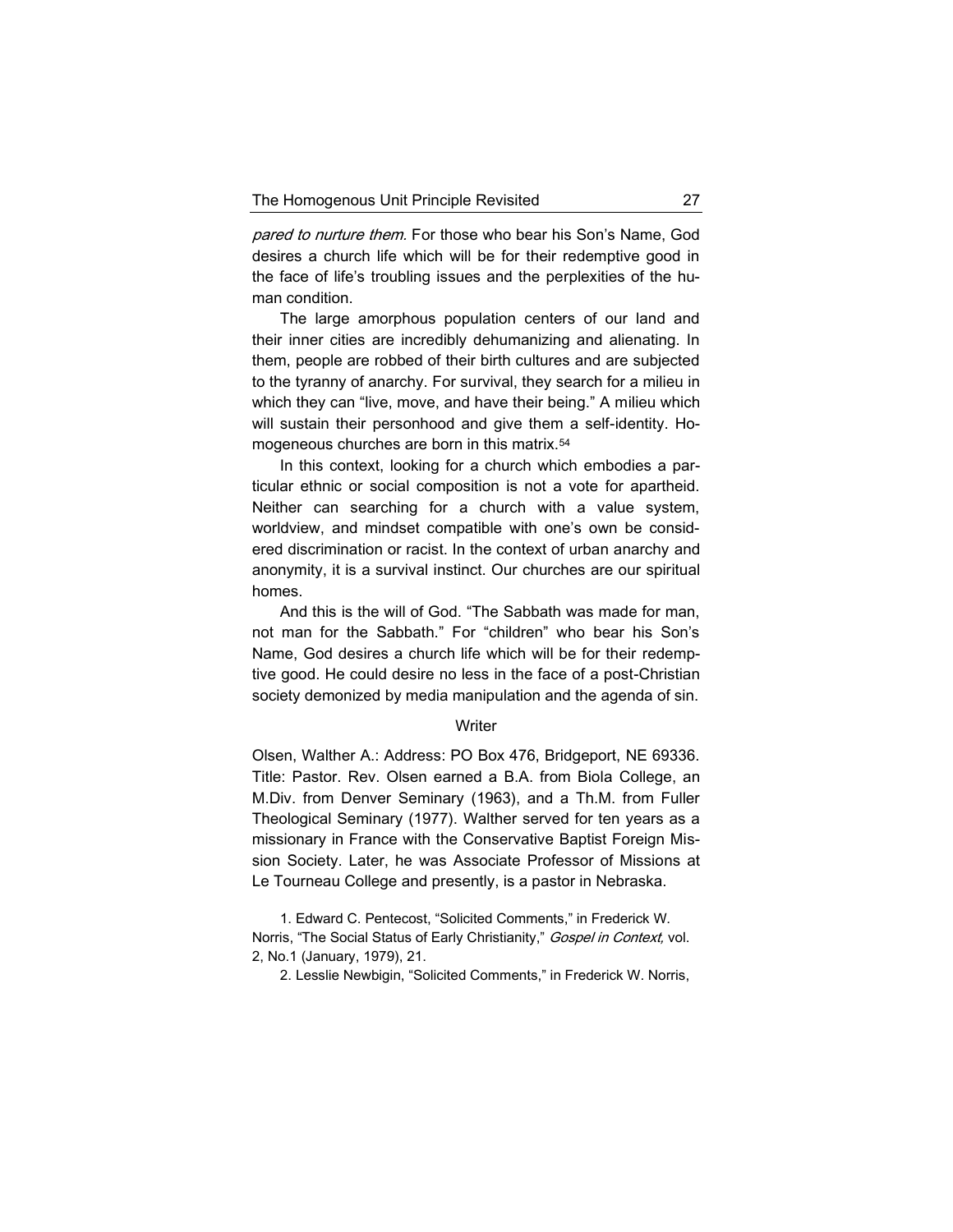"The Social Status of Early Christianity," Gospel in Context, vol. 2, No.1 (January, 1979), 19-20.

3. John Perkins, "Something Is Wrong at the Root," in a forum on "The Myth of Racial Progress." ed. Andres Tapia, Christianity Today (October 4, 1993), 18.

4. Robert L. Saucy, "Cultural Homogenity in Church Growth: Parts 1 & 2," Bulletin of Talbot Theological Seminary, Part one: Winter 1975, 55-9; Part two: Spring 1976, 8-10. A very flawed understanding and analysis of the HUP.

5. Larry L. McSwain, "A Critical Appraisal Of The Church Growth Movement," Review and Expositor, vol. 77, No.4 (Fall 1980), 529.

6. S.D. Gaede, Where Gods May Dwell (Academie Books, Grand Rapids: Zondervan, 1985), 98.

7. Ibid., 100

8. Ibid., 99

9. Jacques Ellul, Les Nouveaux Possédés (Biarritz: Librairie Arthème Fayard, 1973), 72

10. H. Richard Niebuhr, Christ and Culture, Harper Torchbooks (New York: Harper & Row, 1951), 32-33.

11. Otto J. Baab, The Theology of the Old Testament (New York: Abingdom Press, 1949), 56.

12. Ibid.

13. Christian Maurer, "phulai" in Theological Dictionary of the New Testament, vol. IX, ed. by Gerhard Kittel, trans. Geoffrey W. Bromiley (Grand Rapids: Wm. B. Eerdmans, 1969), 276.

14. Johannes Behm, "glossa" in Theological Dictionary of the New Testament, vol. 1, ed. by Gerhard Kittel, trans. Geoffrey W. Bromiley (Grand Rapids: Wm. B. Eerdmans, 1969), 270.

15. Karl Ludwig Schmidt, "ethnos in the NT" in Theological Dictionary of the New Testament, vol. 2, ed. by Gerhard Kittel, trans. Geoffrey W. Bromiley (Grand Rapids: Wm. B. Eerdmans, 1968), 369.

16. Otto J. Baab, The Theology of the Old Testament (New York: Abingdom Press, 1949), 56.

17. Georg Bertram, "ethnos, ethnikos" in Theological Dictionary of the New Testament, vol. 2, ed. by Gerhard Kittel, trans. Geoffrey W. Bromiley (Grand Rapids: Wm. B. Eerdmans, 1968), 367.

18. C.F. Keil and F. Delitzsch, Biblical Commentary on the Old Testament, vol.3 (Grand Rapids: Wm. B. Eerdmans, 1968), 469-470.

19. H. Strathmann, "laos," in Theological Dictionary of the New Testament, vol. 4, ed. by Gerhard Kittel, trans. Geoffrey W. Bromiley (Grand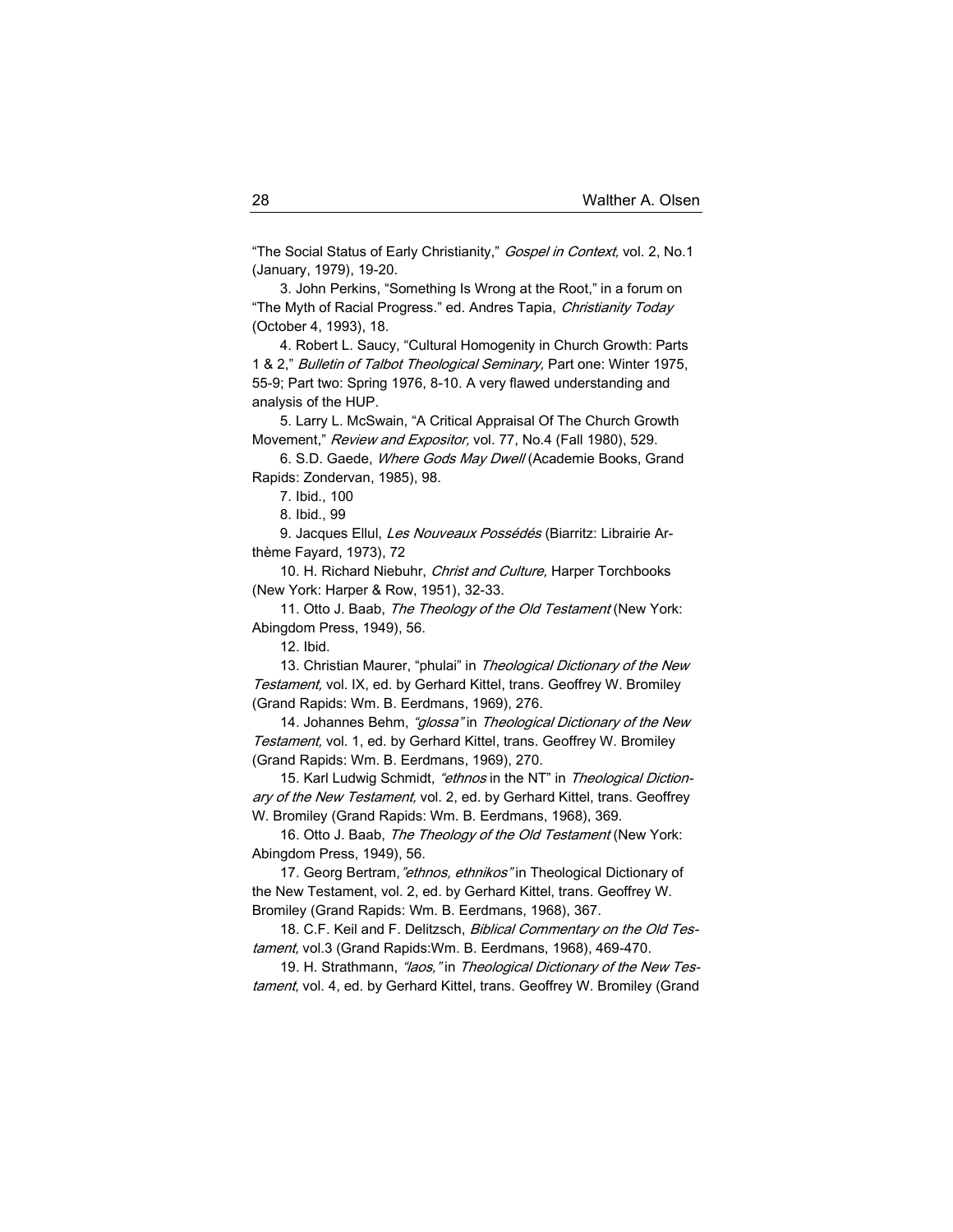Rapids: Wm. B. Eerdmans, 1979), 33-36.

20. Joachim Wach, Sociology of Religion (Chicago: U. of Chicago Press, 1967), 58.

21. See Allan R. Tippett, Church Growth and the Word of God (Grand Rapids: Wm. B. Eerdmans, 1970), 29.

22. Helmut Thielicke, How the World Began: Man in the First Chapters of the Bible, trans. John W. Doberstein (Philadelphia: Muhlenberg Press, 1961), 291-292.

23. In anthropological categories, the Pentateuch comes to us as a culture construct, a "Yahwistic culture." Before Horeb, the Israelite culture could only be classified as a Sumerian sub-culture.

24. L. Berkhof, Systematic Theology (Grand Rapids: Wm. B. Eerdmans, 1962), 434.

25. See S.D. Gaede, Where Gods May Dwell, 99-100.

26. Robert Wuthnow and others, Cultural Analysis: The Work of Peter L. Berger, Mary Douglas, Michel Foucault, and Jurgen Habermas (New York: Routledge & Kegan Paul, 1987), 32.

27. Baab, The Theology of the Old Testament, 56-57. See also David Filbeck, Social Context and Proclamation (Pasadena: Wm Carey Library, 1985), 46.

28. Ibid., 57-58.

29. Thielicke, How The World Began, 290.

30. Berkhof, Systematic Theology, 438.

31. Baab, The Theology of the Old Testament, 56-61.

32. Thielicke, How The World Began, 292-293.

33. George Eldon Ladd, A Theology of the New Testament (Grand Rapids: Wm B. Eerdmans, 1974), 530.

34. Berkhof, Systematic Theology, 434.

35. This text is also found in I Corinthians 12:13 and Galatians 3:28.

36. Gordon Fee, quoted by Wendy Murray Zoba in "Father, Son, and...;" a review of Fee's book, "Paul, the Spirit, and the People of God, " Christianity Today, (June 17, 1996), 24

37. C. Peter Wagner, The Healthy Church (Ventura: Regal Books, 1996), 18.

38. Eugene Rivers, quoted by Wendy Murray Zoba in "Separate But Equal," Christianity Today, (February 5, 1996), 19.

39. John Yoder, "Church Growth Issues in Theological Perspective" in The Challenge of Church Growth, ed. Wilbert R. Shenk and others (Scottdale: Herald Press, 1973), 25-47.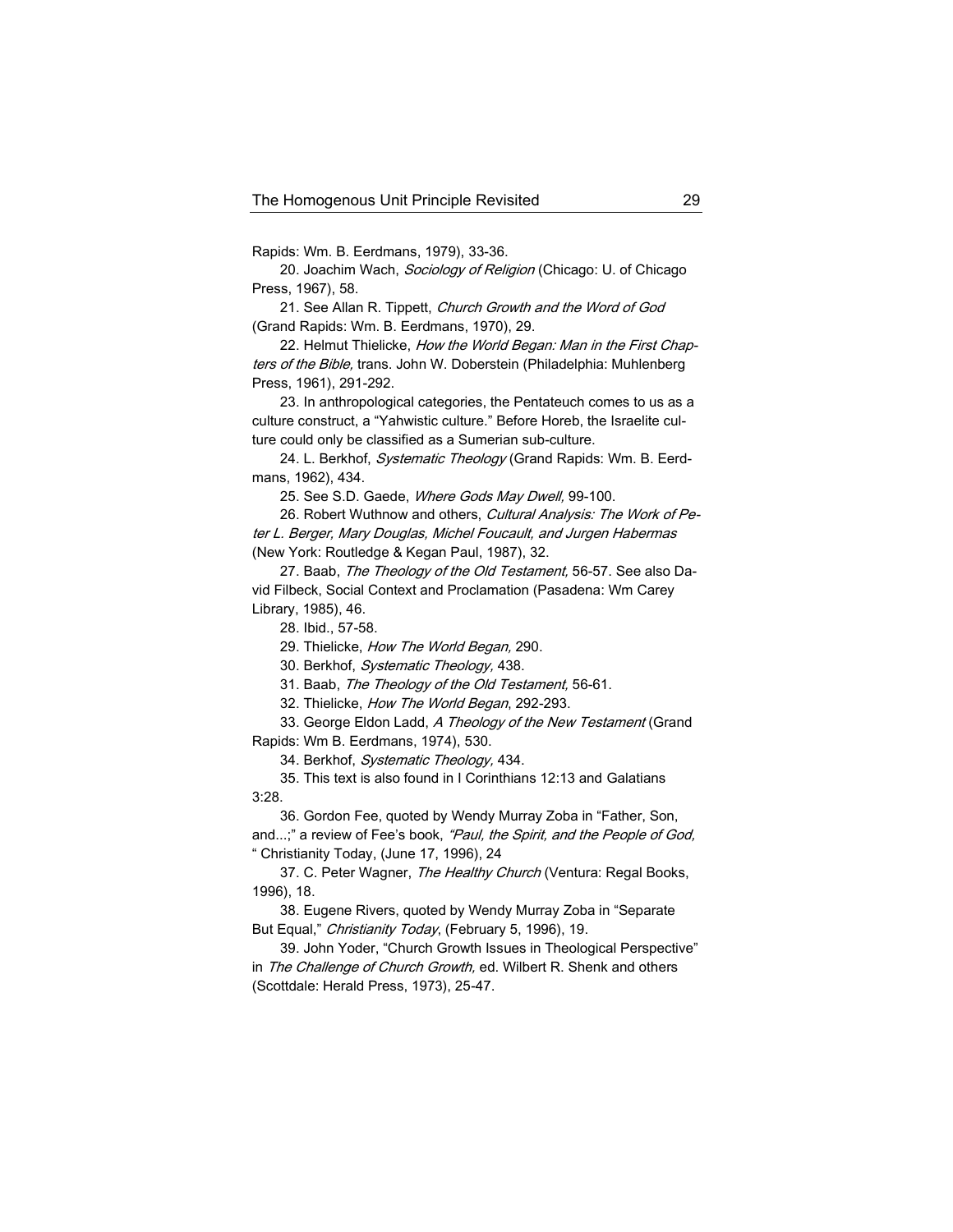40. The Pasadena Consultation-Homogeneous Unit Principle, Lausanne Occasional Papers, no.1 (Wheaton: Lausanne Committee for World Evangelization, 1978).

41. John Yoder, "Church Growth Issues in Theological Perspective" in The Challenge of Church Growth, 25-47.

42. The Pasadena Consultation-Homogeneous Unit Principle, Lausanne Occasional Papers, 4.

43. Ibid.

44. Marcus Barth, The Broken Wall: A Study of the Epistle to the Ephesians (Philadelphia: The Judson Press, 1959), 39-43.

45. The fascination of some with liberation theology is not unrelated to this hermeneutic. See Frederick W. Norris, "The Social Status of Early Christianity" in *Gospel in Context* (January 1979), 12-13.

46. Other texts dealing with our unity in Christ have the same focus; see Ro. 12:5, I Cor. 10:17, 12:12-13, 27, and Eph. 1:22-23.

47. F.F. Bruce, Paul: Apostle of the Heart Set Free (Grand Rapids: Wm B. Eerdman's, 1977), 430.

48. John Yoder, "Church Growth Issues in Theological Perspective" in The Challenge of Church Growth, 43-44.

49. Ibid., 43.

50. A matter of some concern is the imprecision in the use of this term "reconciliation." In the sources dealt with for this article, one is never sure whether "reconciliation" is understood to be within the Body of Christ or a mission of the church to the world or both. Yoder writes, "My claim would be that the message of Ephesians 2-3 doesn't have to do only with the original Jews but that it always has to do with the borders of the church and the borders between the religious people and the nonreligious people" ["Church Growth Issues in Theological Perspective" in The Challenge of Church Growth, 44.]

51. The Pasadena Consultation-Homogeneous Unit Principle, Lausanne Occasional Papers, 4.

52. Charles V. Turner, "The Sinasina 'Big Man' Complex: A Central Culture Theme," Readings in Missionary Anthropology II, ed. William A. Smnalley (Pasadena: William Carey Library), p.211-212

53. Wagner effectively uses the expression "sociological tissue rejection" to explain rejection of outsiders. Peter Wagner, The Healthy Church, 65.

54. These reflect conclusions drawn from my research study: Walther A. Olsen, "The Dynamics of Religious Conversion in France: Research in Progress." (M.Th. thesis, Fuller Theological Seminary, 1977),